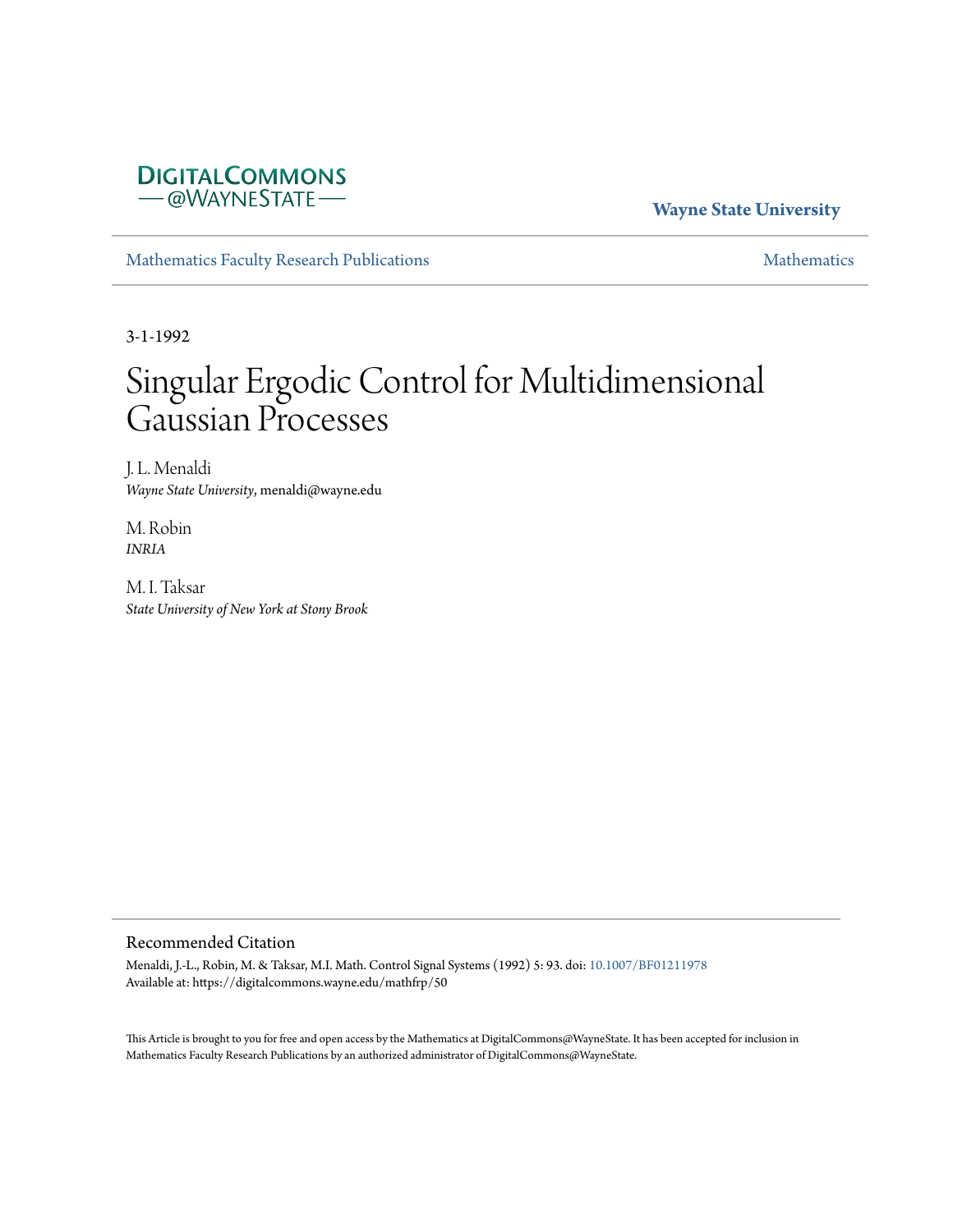## SINGULAR ERGODIC CONTROL FOR MULTIDIMENSIONAL GAUSSIAN PROCESSES

J.L. Menaldi<sup>1</sup> M. Robin<sup>2</sup> M.I. Taksar<sup>3</sup>

<sup>1</sup>Department of Mathematics, Wayne State University, Detroit, Michigan 48202, USA. Research supported in part by NSF grant DMS-8702236.

2 INRIA, Domaine de Voluceau, B.P. 105, Rocquencourt, 78158 Le Chesnay Cédex, France.

<sup>3</sup>Department of Applied Mathematics and Statistics, State University of New York at Stony Brook, Stony Brook, NY 11794, USA. Research supported in part by grant AFOSR-88-D183,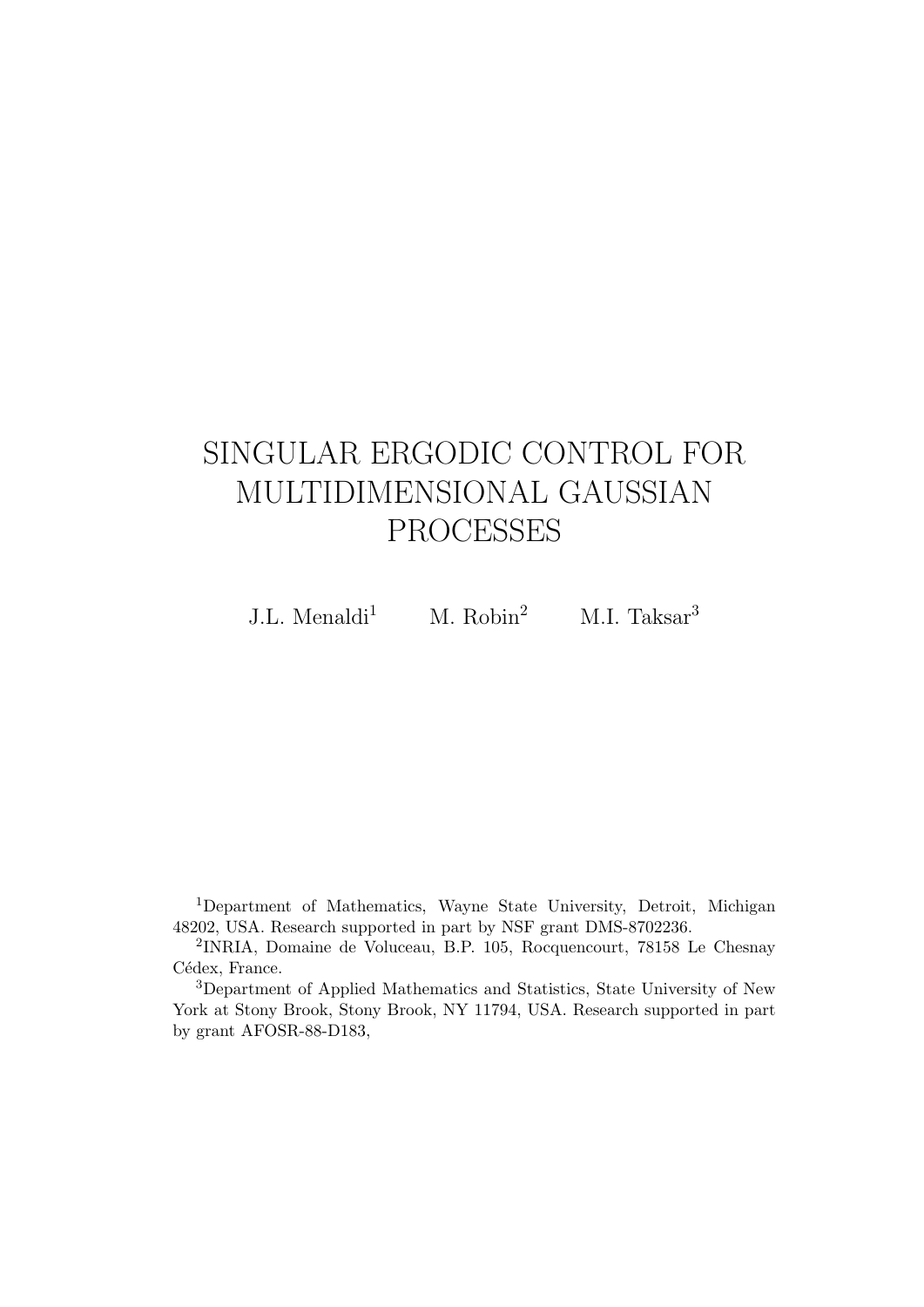## **1. Introduction**

The class of singular stochastic control problems, which has been extensively studied lately, deals with systems described by a linear stochastic differential equation with control functional being of an additive nature. The main feature of such problems is that the control functional need not to be absolutely continuous with respect to time. In fact, the optimal control functionals in these problems are singular.

More precisely, we assume that the fluctuation of the stochastic system under control is described by a *n*-dimensional Gaussian process  $(y(t), t \geq 0)$ with a variable vector-drift and a constant diffusion matrix. The control is realized by a non-anticipating process of bounded variation  $(\nu(t), t \geq 0)$ , i.e. the state equation is the following stochastic differential equation in Itô's sense:

(1.1) 
$$
dy(t) = [g + fy(t)]dt + \sigma dw(t) + d\nu(t), t > 0,
$$

$$
y(0) = x,
$$

where  $(\Omega, \mathcal{F}, P, \mathcal{F}(t), w(t), t \geq 0)$  is a standard Brownian motion in  $\mathbb{R}^n, g$  is a constant *n*-dimensional vector, *f* and  $\sigma$  are constant  $n \times n$  matrices, and *x* is the initial position.

The cost associated with the position of the process is measured by a convex nonnegative function *h*, and the cost of controlling is proportional to the displacement induced by this control. We are interested in minimizing the limiting time-average expected (i.e., ergodic) cost, that is in finding

(1.2) 
$$
\inf_{\nu(\cdot)} \limsup_{T \to \infty} \frac{1}{T} E\{\int_0^T h(y(t))dt + c|\nu|(T)\}.
$$

Here *c* is a positive real number, and  $|\nu|(T)$  denotes the total variation of  $\nu$ on [0, T]. More precisely, if  $(\nu(t), t \geq 0)$  is an adapted process with bounded variation then  $|\nu|(T)$  is defined as

$$
(1.3) |\nu|(T) = \sup \{ \sum_{i=1}^k |\nu(t_i) - \nu(t_{i-1})| : 0 = t_0 < t_1 < \ldots < t_k = T \},
$$

where  $|\cdot|$  is the Euclidian norm in  $\mathbb{R}^n$ .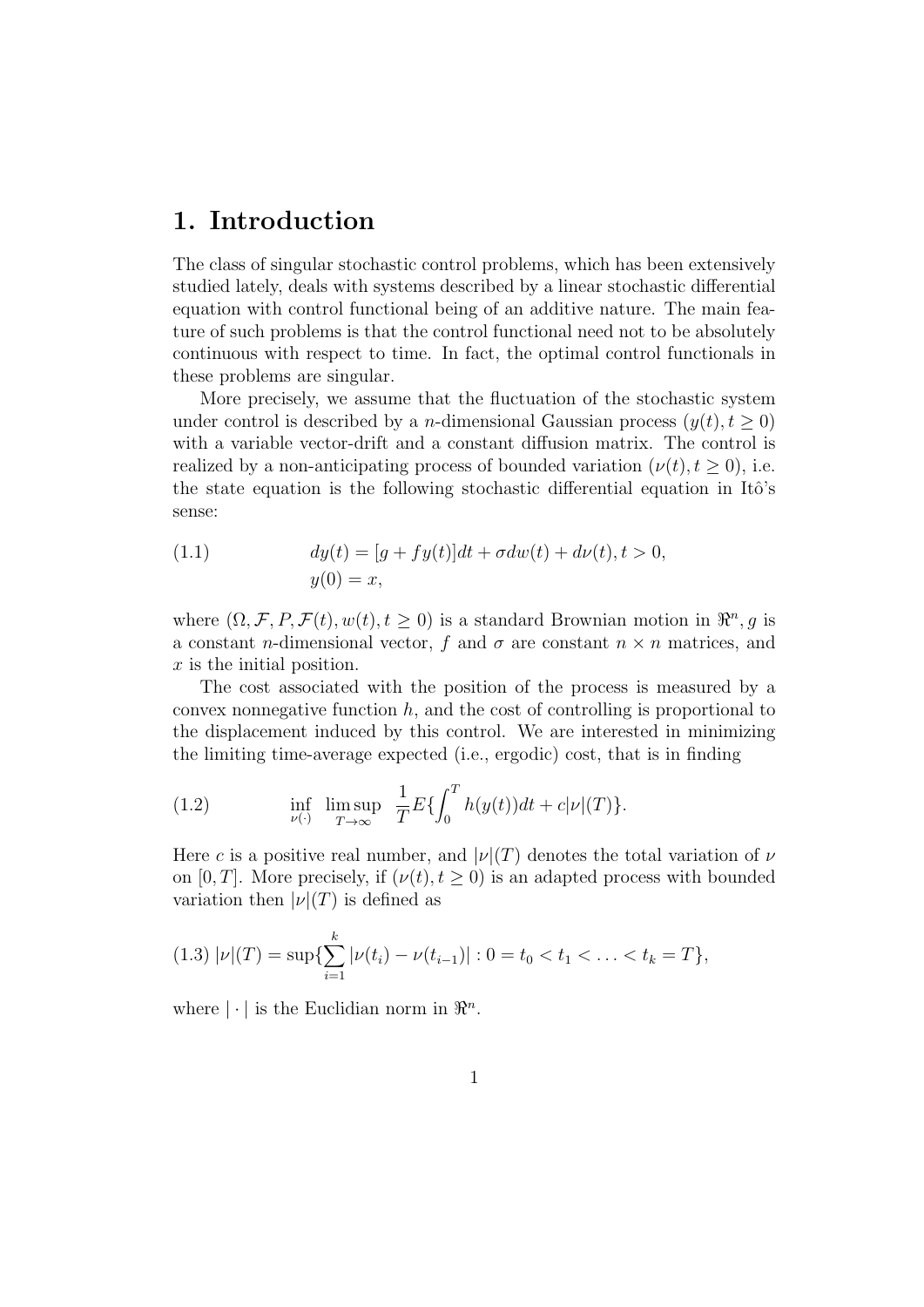Another class of infinite-horizon problems deals with the minimization of the total expected discounted cost

(1.4) 
$$
u_{\alpha}(x) = \inf_{\nu(\cdot)} E\{\int_0^{\infty} e^{-\alpha t} h(y_x(t)) dt + c \int_0^{\infty} e^{-\alpha t} d|\nu|(t)\}.
$$

The Hamilton-Jacobi-Bellman (HJB) equation for the optimal cost function  $u_{\alpha}(x)$  is given by

(1.5) 
$$
\min\{Lu_{\alpha}(x) - \alpha u_{\alpha}(x) + h(x), c - |\nabla u_{\alpha}(x)|\} = 0 \text{ in } \mathbb{R}^{n},
$$

where

$$
\nabla = \left( \frac{\partial}{\partial x_1}, \frac{\partial}{\partial x_2}, \dots, \frac{\partial}{\partial x_n} \right),
$$
  
\n
$$
L = \frac{1}{2} \sum_{i,j=1}^n \left( \sum_{k=1}^n \sigma_{ik} \sigma_{jk} \right) \frac{\partial^2}{\partial x_i \partial x_j} + \sum_{i=1}^n (g_i + \sum_{j=1}^n f_{ij} x_j) \frac{\partial}{\partial x_i}.
$$

Similar to the classical situation, we can write the HJB equation for the ergodic problem (1.2), namely

(1.6) 
$$
\min\{Lv(x) - \lambda + h(x), c - |\nabla v(x)|\} = 0 \text{ in } \Re^n.
$$

This last equation (1.6) contains two unknowns, the function *v* and the number  $\lambda$ . The constant  $\lambda$  represents the optimal ergodic cost (1.2), which is independent of the initial position  $x$ . The function  $v$ , however, does not have an explicit probabilistic interpretation, in contrast to the function  $u_{\alpha}$  given by  $(1.4)$ . Moreover, the function *v* is defined by  $(1.5)$  only up to an additive constant. The singular control problem with discounted criterion (1.4) and the corresponding equation (1.5) was recently investigated mainly in one dimension by various authors, e.g. Chow et al. [4], Karatzas and Shreve [13, 14], Menaldi and Robin [19, 20, 23], Sun and Menaldi [36], Taksar [37,39,40] and the references therein.

The analysis of ergodic control problems with objective cost (1.2) in onedimension can be found in Karatzas [12], Menaldi and Robin [21], and Taksar [38], under several kind of assumptions. Specific features of the onedimensional case allow to differentiate the HJB equation and reduce it to the solution of (Stefan) free boundary problem for a second order ordinary differential equation. This technique does not work for dimension higher than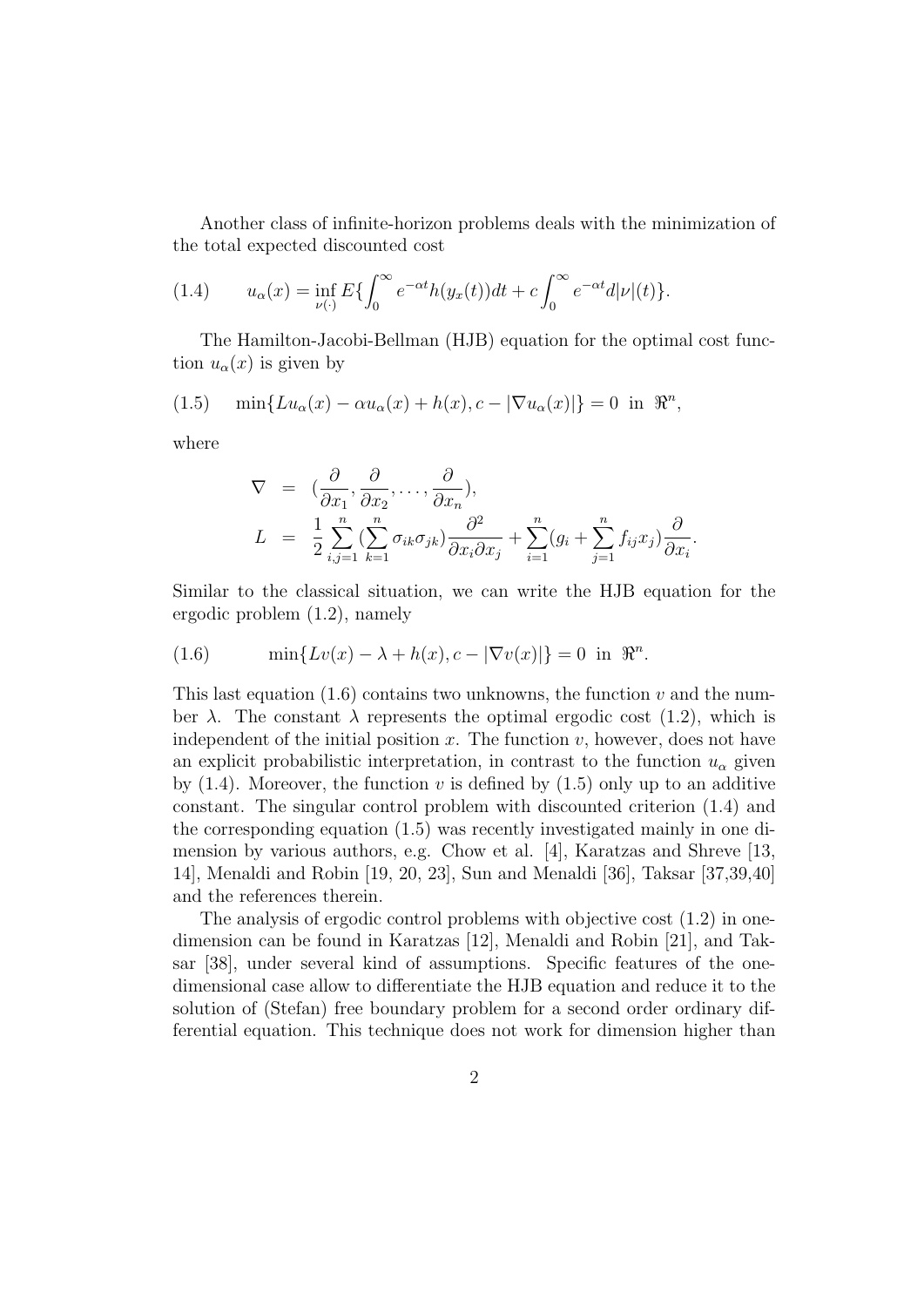one. Then, to find the solution of (1.6) in the multidimensional case we need to start with the solution of (1.5) and to investigate the behavior of  $u_{\alpha}$  when *α* converges to zero.

Let us mention that a variety of techniques used in ergodic control can be found in Bensoussan [1], Borkar and Ghosh [3], Garroni and Menaldi [8], Kushner [15], Lions and Perthame [16], Menaldi and Robin [22], Robin [29], Stettner [33], Sun [35], Tarres [41] and others.

We follow the notation in Menaldi and Taksar [25,26], which is the starting point of the current paper.

In Section 2 we formulate the assumptions and state the main results. A priori estimates are given in Section 3. Next, in Section 4 we prove the main results.

## **2. Statement of the problem and main results**

The state of the system is  $(y(t), t \ge 0)$ , given by the Itô equation (1.1) where

(2.1) 
$$
g = (g_i, i = 1, \dots, n) \text{ is a vector,}
$$

$$
f = (f_{ij}, i, j = 1, \dots, n) \text{ and}
$$

$$
\sigma = (\sigma_{ik}, i, k = 1, \dots, n) \text{ are matrices.}
$$

The following conditions are supposed to be satisfied by the parameters of the model

(2.2) 
$$
\alpha, c
$$
 are positive numbers,  
\n $\sigma$  is an invertible matrix,  
\n $f$  is a stable matrix, i.e.  $e^{tf}$  is bounded  
\nas  $t$  goes to  $+\infty$ .

The set of control functional  $V$  consists of all right continuous processes  $(\nu(t), t \geq 0)$  valued in  $\mathbb{R}^n$ , progressively measurable w.r.t. the complete and right continuous filtration ( $\mathcal{F}(t), t \geq 0$ ) and such that the variation process  $|\nu|(t)$  of (1.3) satisfies

$$
(2.3) \t\t\t E\{|\nu|(t)\} < \infty, \ \forall t \ge 0.
$$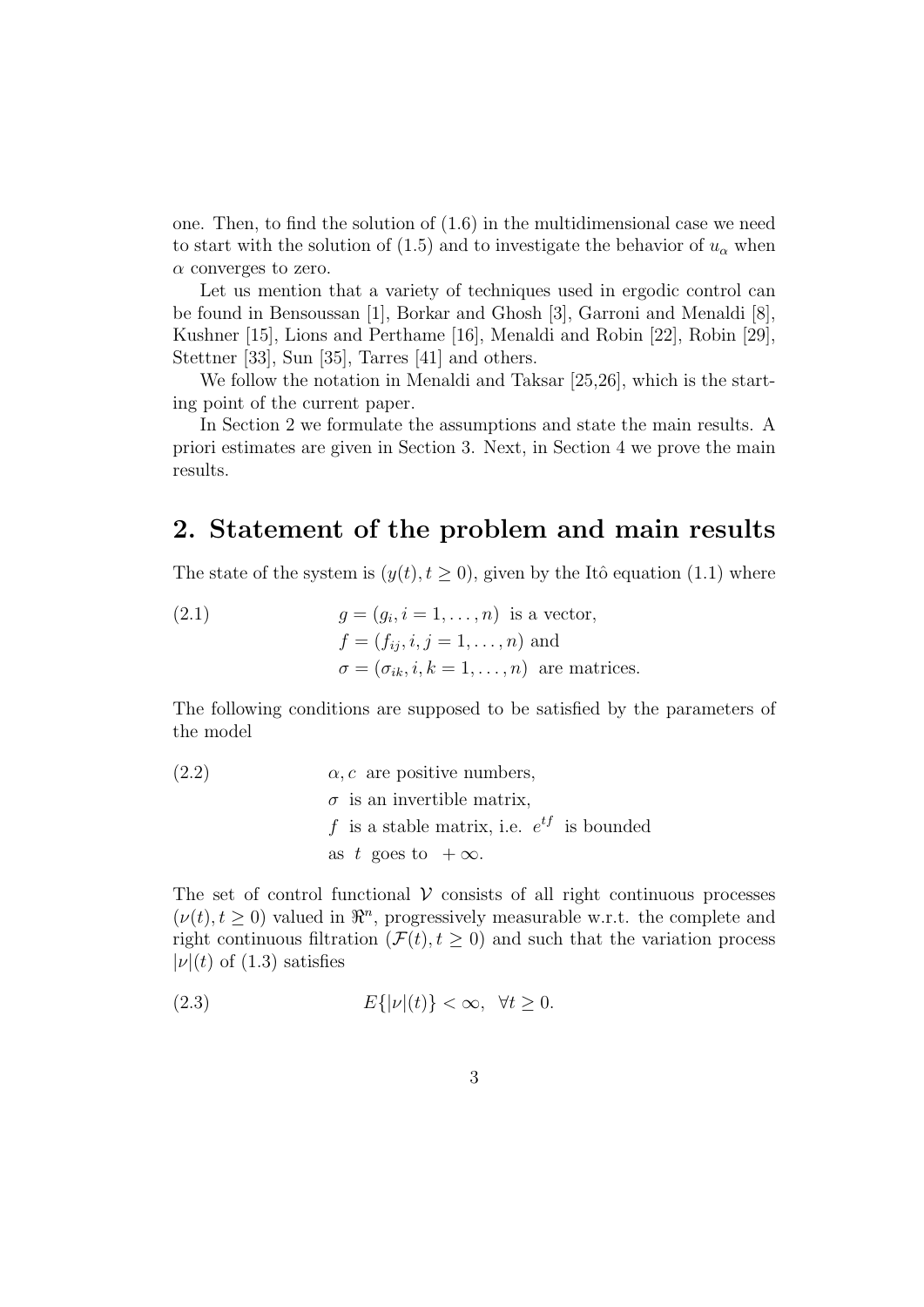For technical reasons we adopt the convention  $\nu(0-) = 0$ , thus allowing  $\nu(\cdot)$ to have discontinuity at 0. With this convention

(2.4) 
$$
dy(t) = [g + fy(t)]dt + \sigma dw(t) + d\nu(t), \quad t \ge 0,
$$

$$
y(0-) = x, \quad y(0) = x + \nu(0).
$$

The holding cost function satisfies the polynomial growth conditions below. There exist constants  $p > 1, C_0, C_1, C_2 > 0$  such that for any  $0 < \lambda < 1$ , and any  $x, \chi \in \Re^n, |\chi| = 1$  we have

(2.5) 
$$
0 \le h(x) \le C_0 (1+|x|)^p,
$$

(2.6) 
$$
|h(x) - h(x + \lambda \chi)| \leq C_1 \lambda (1 + h(x)),
$$

(2.7) 
$$
0 < h(x + \lambda \chi) + h(x - \lambda \chi) - 2h(x) \le C_2 \lambda^2 (1 + h(x)).
$$

Also we suppose that *h* is strictly convex and

(2.8) 
$$
|x|^{-1}h(x) \to \infty \text{ as } |x| \to \infty.
$$

We set

(2.9) 
$$
\mathcal{J}(x,\nu,\alpha) = \int_0^\infty e^{-\alpha t} h(y_x(t)) dt + c \int_0^\infty e^{-\alpha t} d|\nu|(t),
$$

(2.10) 
$$
J(x, \nu, \alpha) = E\{J(x, \nu, \alpha)\}
$$

and

(2.11) 
$$
K(x,\nu) = \limsup_{T \to \infty} \frac{1}{T} E\{\int_0^T h(y_x(t))dt + c|\nu|(T)\}.
$$

Thus

(2.12) 
$$
u_{\alpha}(x) = \inf \{ J(x, \nu, \alpha) : \nu \in \mathcal{V} \},
$$

(2.13) 
$$
\lambda = \inf \{ K(x, \nu) : \nu \in \mathcal{V} \}.
$$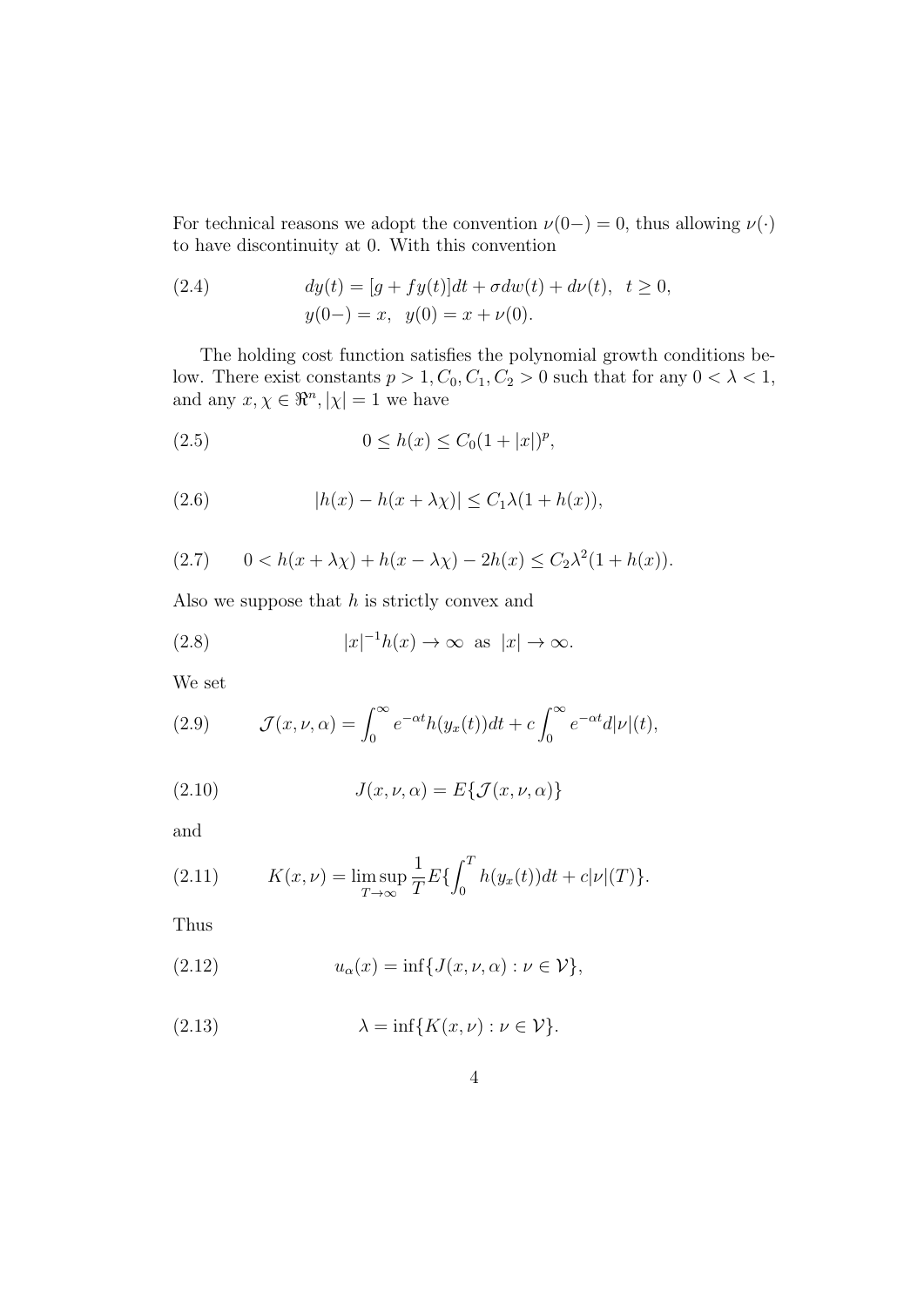Our main results are the following:

#### **Theorem 2.1**

The optimal ergodic cost  $\lambda$  is independent of the initial state *x*, and

(2.14) 
$$
\alpha u_{\alpha}(x) \to \lambda \text{ as } \alpha \to 0,
$$

where the convergence is locally uniform in *x* belonging to  $\mathbb{R}^n$ .  $\Box$ **Theorem 2.2**

There exist a convex and Lipschitz continuous function *v* and a bounded, open and nonempty region  $D$  in  $\mathbb{R}^n$  such that

(2.15) 
$$
Lv + h \ge \lambda \text{ in } \mathcal{D}'(\mathbb{R}^n)
$$

$$
|\nabla v| \le c \text{ a.e. in } \mathbb{R}^n, v(0) = 0,
$$

(2.16) 
$$
v \text{ belongs to } W^{2,\infty}(D) \text{ and}
$$

$$
Lv + h = \lambda \text{ a.e. in } D
$$

$$
|\nabla v| = c \text{ on } \partial D.
$$

Moreover, if  $\partial D$  is of class  $C^3$ , *v* is three times continuously differentiable on  $\bar{D} = D \cup \partial D$ , and  $\nabla v$  is never tangent to  $\partial D$ , then there exists  $\nu_x^*$  in  $\mathcal V$  such that

(2.17) 
$$
K(x,\nu_x^{\star}) = \lambda, \quad \forall x \in \Re^n,
$$

i.e.,  $\nu^*$  is an optimal ergodic (or stationary) policy.  $\Box$ 

Remark that  $\mathcal{D}'(\mathbb{R}^n)$  denotes the space of Schwartz distributions in  $\mathbb{R}^n$ and  $W^{2,\infty}(D)$  is the Sobolev space of functions with Lipschitz continuous first derivatives in *D*. More precise conditions on the boundary *∂D* and the gradient direction *∇v* are given in the last section.

## **3. A priori estimates**

Denote by

(3.1) 
$$
\beta(t) = gt + \sigma w(t), \quad t \ge 0.
$$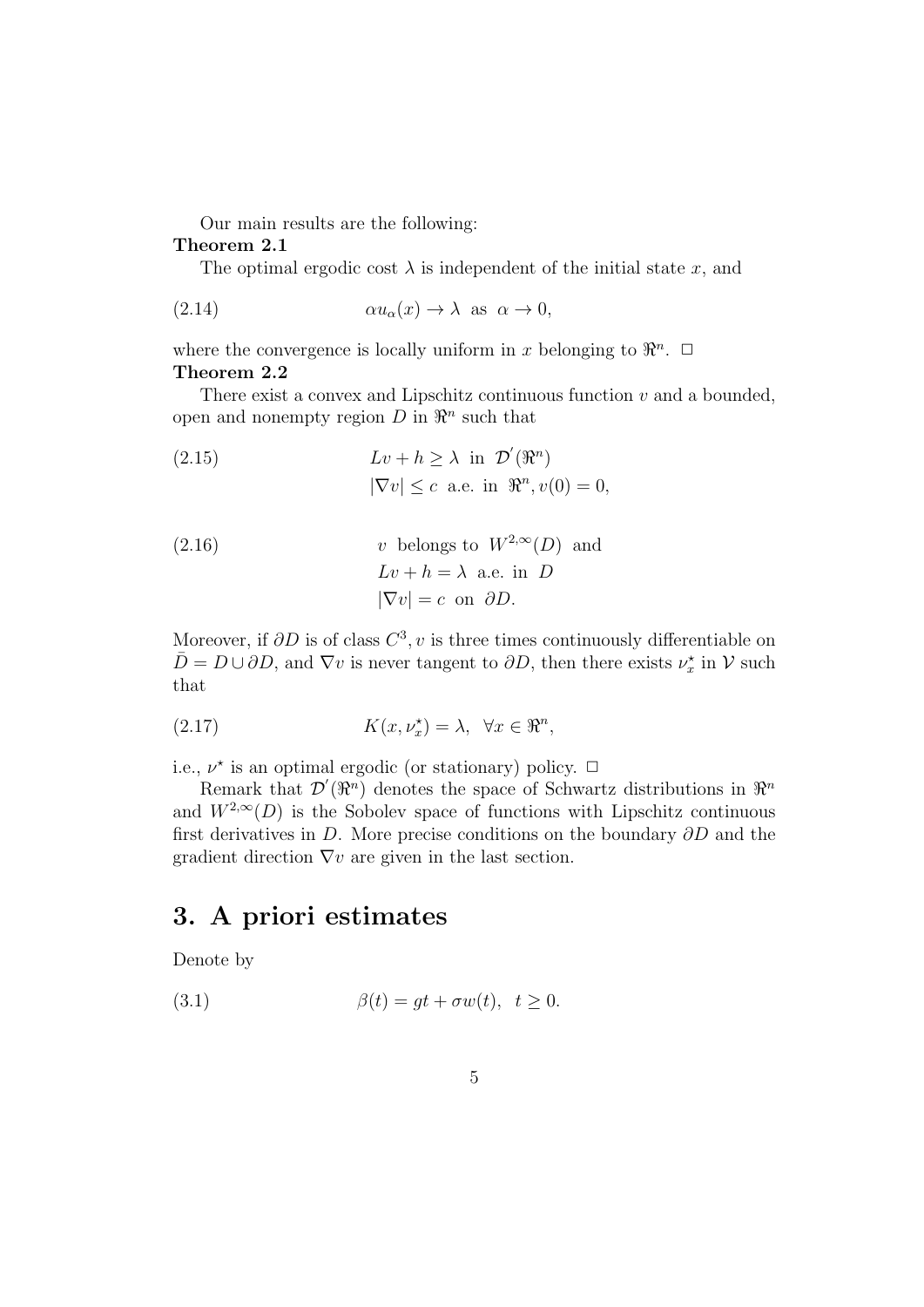Then the state  $(y_x(t), t \ge 0)$  given by (2.5) satisfies

(3.2) 
$$
y_x(t) = e^{tf}x + \int_0^t e^{(t-s)f}d\beta(s) + \int_0^t e^{(t-s)f}d\nu(s), t \ge 0.
$$

Each control  $(\nu(t), t \geq 0)$  can be decomposed into a continuous component  $(\nu^c(t), t \geq 0)$  and a purely jump component  $(\nu^j(t), t \geq 0)$ , i.e.

(3.3) 
$$
\nu(t) = \nu^{c}(t) + \nu^{j}(t), \forall t \ge 0,
$$

$$
\nu^{c}(\cdot) \text{ is continuous and } \nu^{c}(0) = 0,
$$

$$
\nu^{j}(\cdot) \text{ is singular and } \nu^{j}(0-) = 0.
$$

Then, the cost of controlling is

$$
c \int_0^{\infty} e^{-\alpha t} d|\nu|(t) = c \int_0^{\infty} e^{-\alpha t} d|\nu^c|(t) + \sum_{t \ge 0} c e^{-\alpha t} |\nu^j(t) - \nu^j(t-)|.
$$

Notice that  $\nu^{c}(\cdot)$  and  $\nu^{j}(\cdot)$  have locally bounded variation,  $\nu^{j}(\cdot)$  is right continuous with countably many discontinuities.

Based on Menaldi and Robin [23], Menaldi and Taksar [25], we obtain **Proposition 3.1**

Let the assumptions  $(2.1)$ ,...,  $(2.8)$  hold. Then there exists a constant *K*<sub>0</sub> > 1 such that for any  $0 < \lambda < 1$ , any *x*,  $\chi$  in  $\mathbb{R}^n$ ,  $|\chi| = 1, \alpha > 0$  we have

(3.4) 
$$
0 \le u_{\alpha}(x) \le c|x| + (K_0 - 1)\alpha^{-1},
$$

(3.5) 
$$
|u_{\alpha}(x) - u_{\alpha}(x + \lambda \chi)| \leq C_1 \lambda (c|x| + K_0 \alpha^{-1}),
$$

(3.6) 
$$
0 \leq u_{\alpha}(x + \lambda \chi) + u_{\alpha}(x - \lambda \chi) - 2u_{\alpha}(x)
$$

$$
\leq C_2 \lambda^2 (c|x| + K_0 \alpha^{-1}),
$$

where *c* is the constant of  $(2.2)$  that appears in the cost  $(2.9)$ , and  $C_1$ ,  $C_2$  are the constants of assumptions  $(2.6)$ ,  $(2.7)$ .

#### **Proof**

The convexity of  $u_\alpha$  follows from the convexity of the holding cost *h*, the linearity in  $\nu$  of the dynamics (2.4) and the fact that the set of control  $\nu$  is convex.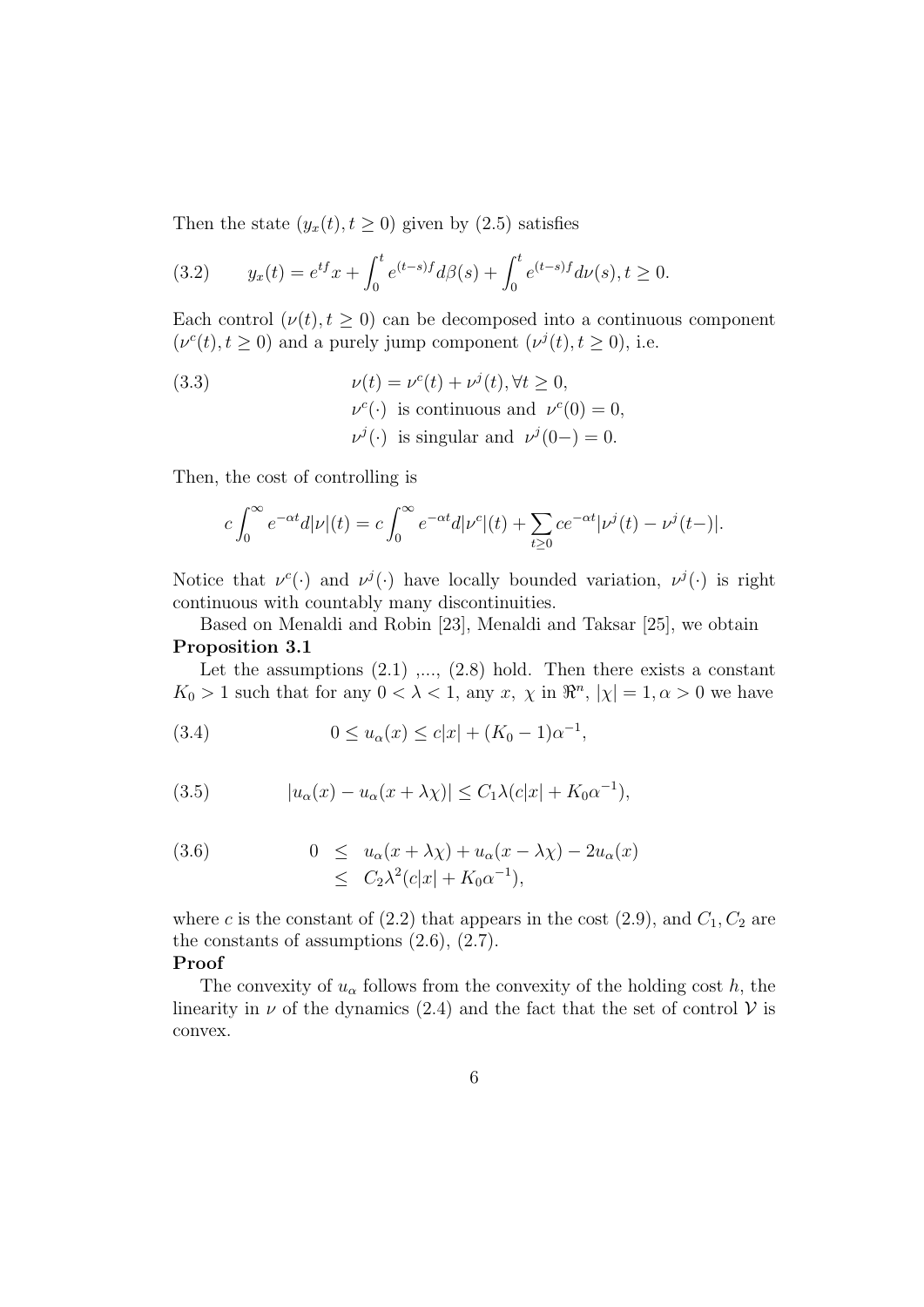To prove (3.4) we consider the reflected diffusion process  $(y_0(t), t \ge 0)$ satisfying

(3.7) 
$$
dy_0(t) = [g + fy_0(t)]dt + \sigma dw(t) - y_0(t)d\xi_0(t), \quad t > 0,
$$

$$
y_0(0) = 0, \quad \xi_0(0) = 0,
$$

$$
|y_0(t)| \le 1, \forall t \ge 0, \text{ and } d\xi_0(t) \ne 0 \text{ only if } |y_0(t)| = 1,
$$

where the process  $(\xi_0(t), t \geq 0)$  is continuous and increasing. Now, Itô's formula applied to the function

$$
(y,t)\longmapsto |y|^2e^{-\alpha t}
$$

gives

$$
|y_0(T)|^2 e^{-\alpha T} + \alpha \int_0^T |y_0(t)|^2 e^{-\alpha t} dt + 2 \int_0^T e^{-\alpha t} d\xi_0(t) =
$$
  
=  $2 \int_0^T y_0(t) \cdot [g + fy_0(t)] e^{-\alpha t} dt + \int_0^T tr(\sigma \sigma^*) e^{-\alpha t} dt +$   
+  $2 \int_0^T y_0(t) \cdot \sigma e^{-\alpha t} dw(t).$ 

Hence

(3.8) 
$$
E\{\int_0^\infty e^{-\alpha t}d\xi_0(t)\} \leq [|g|+|f| + \frac{1}{2}tr(\sigma\sigma^{\star})]\alpha^{-1}.
$$

Thus, for any  $x$  in  $\mathbb{R}^n$  we define

(3.9) 
$$
\nu_x(t) = -x - \int_0^t y_0(t)\xi_0(t)dt, \ \forall t \ge 0, \n y_x(t) = y_0(t), \ \forall t \ge 0,
$$

which satisfy the stochastic equation (2.4). We have

$$
u_{\alpha}(x) \leq J(x, \nu_x, \alpha) = c|x| + J(0, \nu_0, \alpha).
$$

In view of  $(3.8)$  we obtain  $(3.4)$  for

$$
(3.10) K_0 = 1 + c[|g| + |f| + \frac{1}{2} tr (\sigma \sigma^*)] + \sup\{c|h(x)| : |x| \le 1\}.
$$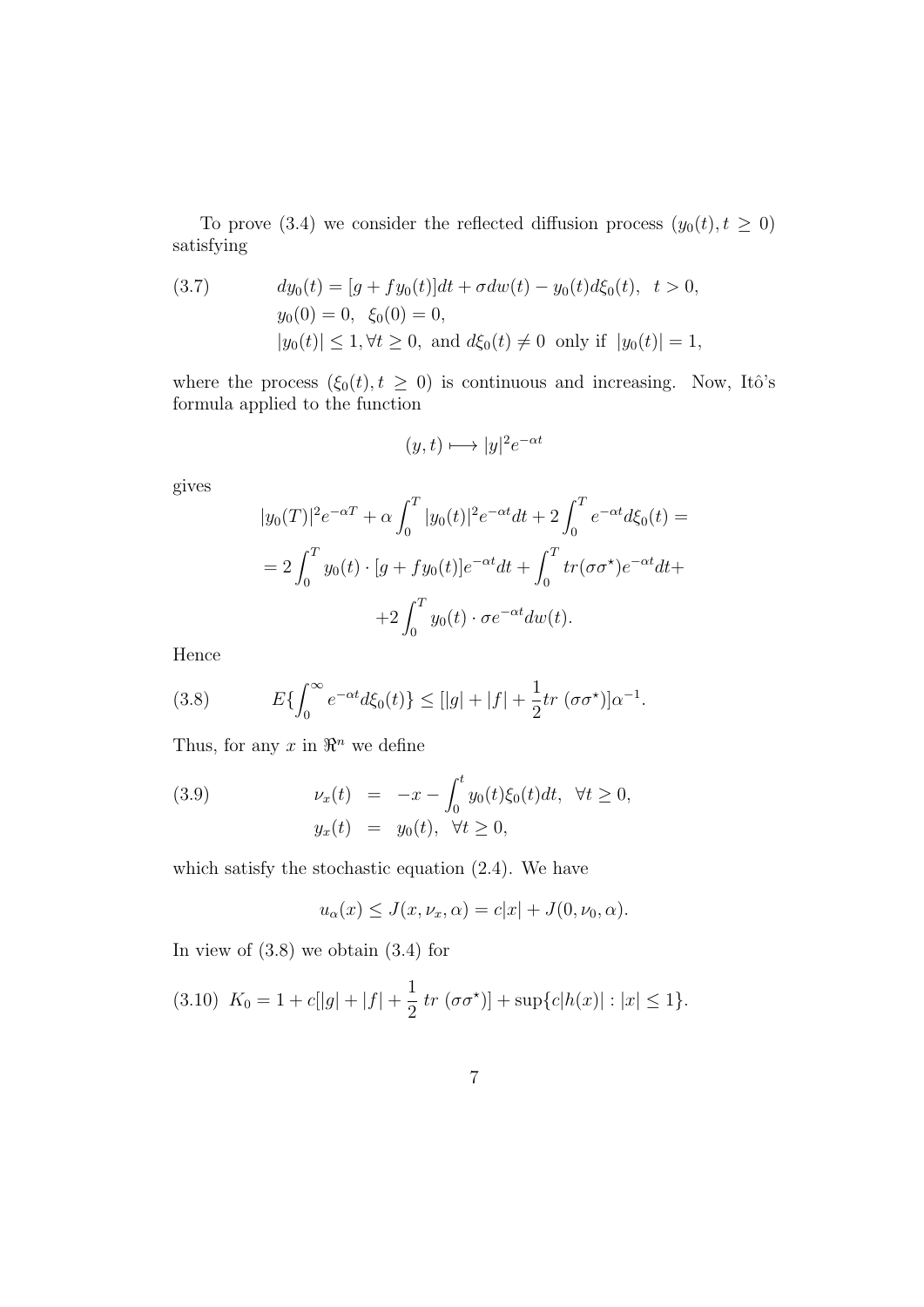To show (3.5) we start with

$$
|u_{\alpha}(x) - u_{\alpha}(x + \lambda \chi)| \leq \sup\{|J(x, \nu, \alpha) - J(x + \lambda \chi, \nu, \alpha)|\}.
$$

By means of (3.4) we can consider only controls  $\nu(\cdot)$  which satisfy

$$
J(x, \nu, \alpha) \le c|x| + (K_0 - 1)\alpha^{-1}.
$$

Since

$$
|h(y_x(t)) - h(y_{x + \lambda \chi}(t))| \le C_1 \lambda |e^{tf} \chi|(1 + h(y_x(t))),
$$

where  $C_1$  is the constant in the hypothesis  $(2.6)$ , we deduce  $(3.5)$  after noticing that

$$
|e^{tf}\chi| \le 1.
$$

In order to prove (3.6) we start with

$$
u_{\alpha}(x + \lambda \chi) + u_{\alpha}(x - \lambda \chi) - 2u_{\alpha}(x) \le
$$
  
\$\leq \sup\_{\nu} {J(x + \lambda \chi, \nu, \alpha) + J(x - \lambda \chi, \nu, \alpha) - 2J(x, \nu, \alpha)}\$.

As before, because of

$$
h(y_{x+\lambda\chi}(t)) + h(y_{x-\lambda\chi}(t)) - 2h(y_x(t)) \le \le C_2\lambda^2|e^{tf}\chi|^2(1+h(y_x(t))),
$$

where  $C_2$  is the constant of assumption (2.7), we obtain (3.6).  $\Box$ **Corollary 3.2**

Assume the hypotheses of Theorem 3.1 and

(3.11) 
$$
\frac{\partial^2 h}{\partial x_i \partial x_j}
$$
 is bounded in  $\mathbb{R}^n, \forall i, j = 1, ..., n$ ,

(3.12) all eigenvalues of *f* are strictly negative*.*

Then

(3.13) 
$$
\frac{\partial^2 u_{\alpha}}{\partial x_i \partial x_j}
$$
 is equi-bounded (in  $\alpha > 0$ ) in  $\mathbb{R}^n$ .

**Proof.**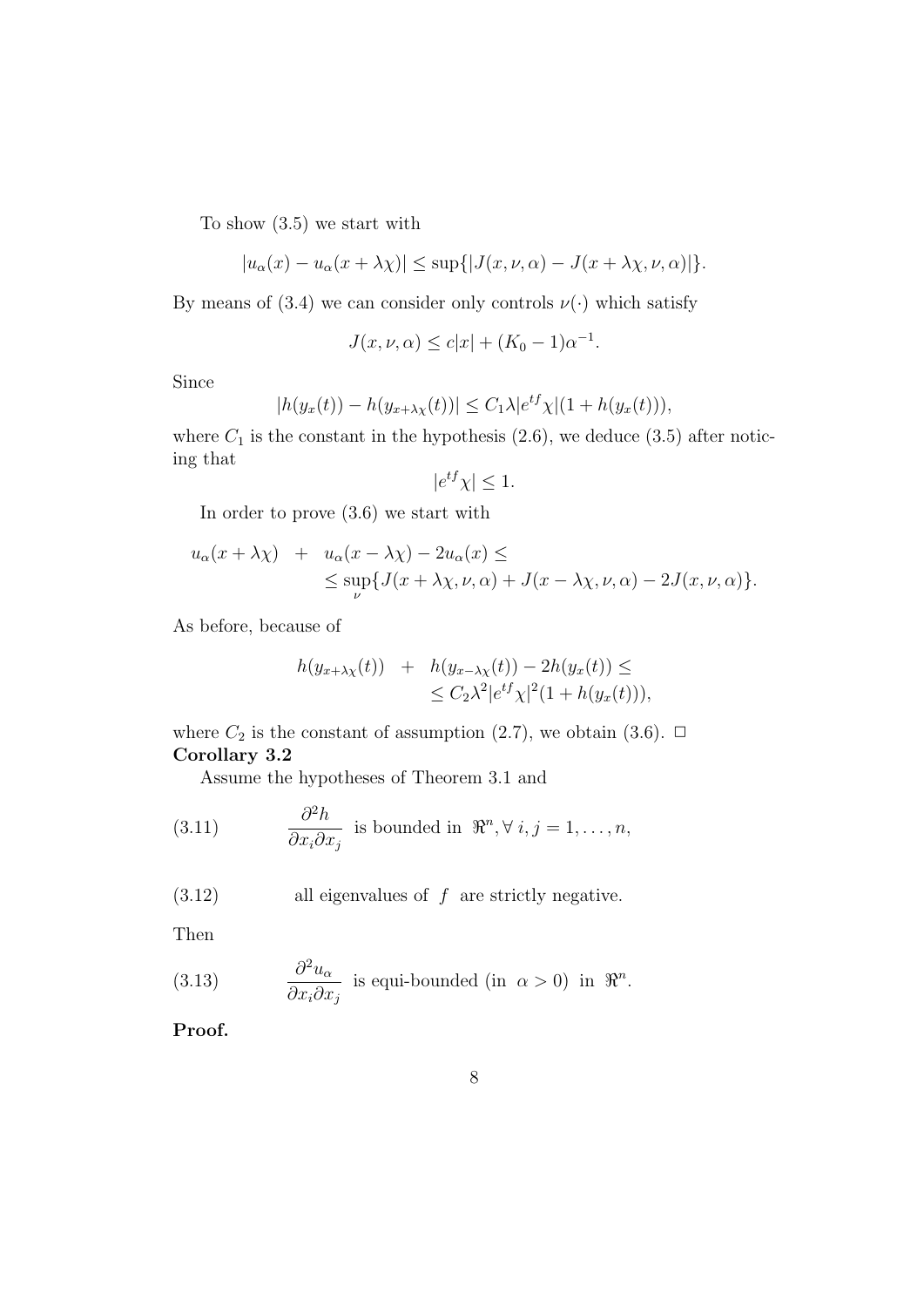In view of (3.11) we have

$$
h(x + \lambda \chi) + h(x - \lambda \chi) - 2h(x) \le C_3 \lambda^2
$$

for some constant  $C_3$ . The hypothesis  $(3.12)$  implies that there is a constant  $\delta > 0$  such that

$$
|e^{tf}\chi|^2 \le e^{-\delta t}, \ \ \forall t \ge 0.
$$

Therefore

(3.14) 
$$
u_{\alpha}(x+\lambda\chi)+u_{\alpha}(x-\lambda\chi)-2u_{\alpha}(x) \leq C_3(\alpha+\delta)^{-1}\lambda^2,
$$

which gives  $(3.13)$ .  $\Box$ 

Following Chow et al. [4], Menaldi and Robin [19], Menaldi and Taksar [25] we can show that the optimal cost (2.12) satisfies

(3.15) 
$$
u_{\alpha} \in W_{loc}^{2,\infty}(\mathbb{R}^n) \text{ (locally Lipschitz first derivatives)}
$$

$$
Lu_{\alpha} - \alpha u_{\alpha} + h \geq 0, \text{ a.e. in } \mathbb{R}^n,
$$

$$
|\nabla u_{\alpha}| \leq c \text{ in } \mathbb{R}^n,
$$

$$
Lu_{\alpha} - \alpha u_{\alpha} + h = 0 \text{ a.e. in } [|\nabla u_{\alpha}| < c],
$$

where  $\left|\nabla u_{\alpha}\right| < c$  denotes the set of points *x* in  $\Re^n$  satisfying  $|\nabla u_{\alpha}(x)|$ *c*. Actually,  $u_{\alpha}$  is the maximum subsolution, i.e. if *u* satisfies the first three conditions of (3.15) then  $u \leq u_\alpha$  in  $\Re^n$ . Since *h* is at least Lipschitz continuous and  $\sigma$  invertible the last equality in  $(3.15)$  holds pointwise and  $u_{\alpha}$  is smooth in that region.

Define the open set

(3.16) 
$$
D_{\alpha} = \{x \in \mathbb{R}^n : |\nabla u_{\alpha}(x)| < c\},
$$

and the sets

(3.17) 
$$
D = \{x \in \mathbb{R}^n : \text{ there are } r = r(x) \text{ and sequences } x_k \to x, \alpha_k \to 0 \text{ as } k \to \infty \text{ such that } B(x_k, r) \subset D_{\alpha_k}, \forall k = 1, 2, \ldots \},
$$

(3.18) 
$$
S = \{x \in \mathbb{R}^n : \text{ there are sequences } x_k \to x, \\ \alpha_k \to 0 \text{ as } k \to \infty \text{ such that } x_k \notin D_{\alpha_k}, \\ \forall k = 1, 2, \ldots \},
$$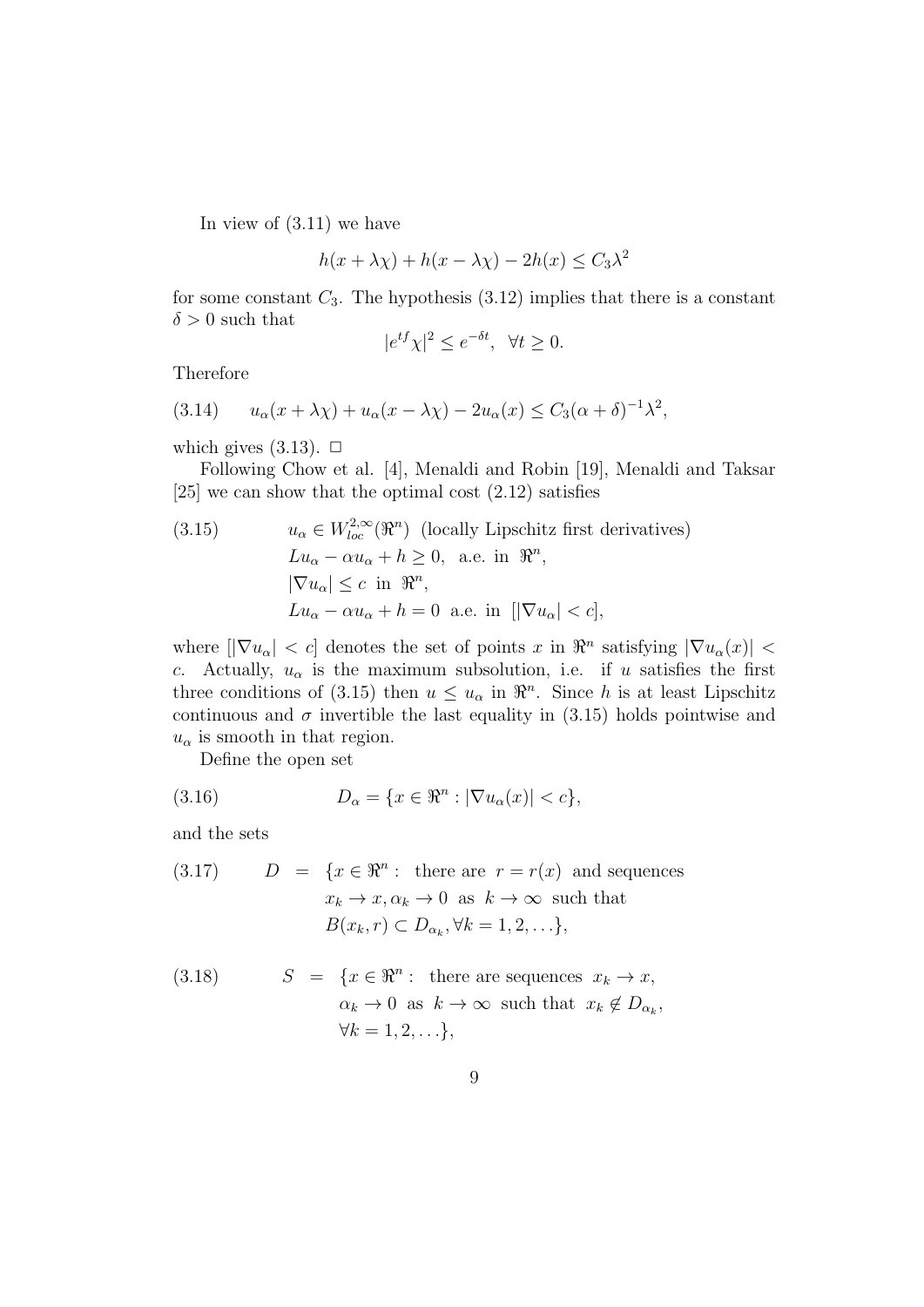where  $B(x, r)$  is the open ball of radius *r* and center *x*.

#### **Proposition 3.3**

Let the assumptions  $(2.1), ..., (2.8)$  hold. Then *D* is bounded, open and *S* is closed, and

$$
(3.19) \t\t D \cup S = \mathbb{R}^n.
$$

#### **Proof**

First, we are going to prove that there exists a ball of radius  $K_1 > 0$ , independent of  $\alpha > 0$ , such that

$$
(3.20) \t\t D_{\alpha} \subset B(0, K_1), \quad \forall \, 0 < \alpha < 1.
$$

Indeed, on  $D_{\alpha}$  we have

$$
Lu_{\alpha} - \alpha u_{\alpha} + h = 0.
$$

Since  $u_{\alpha}$  is convex,

$$
Lu_{\alpha}(x) \ge (g + fx) . \nabla u_{\alpha}(x)
$$

and because

$$
|\nabla u_{\alpha}(x)| \leq c, \ \ \forall x \in \Re^n
$$

we obtain

$$
-Lu_{\alpha}(x) \le c(|g| + |f||x|), \text{ a.e. in } \mathbb{R}^n.
$$

Thus, in view of the estimate (3.4) we have

(3.21) 
$$
h(x) \le c|g| + (K_0 - 1) + c(\alpha + |f|)|x|, \ \forall x \in D_\alpha.
$$

By means of the hypothesis (2.8) on *h* we can define

(3.22) 
$$
K_1 = \sup\{x \in \mathbb{R}^d : h(x) \le a + b|x|\},
$$
  
\n $a = (c+1)|g| + |f| + \frac{1}{2}tr(\sigma\sigma^*) + \sup\{h(x) : |x| \le 1\},$   
\n $b = c(|f| + 1),$ 

to get (3.20). Hence *D* is bounded.

To show (3.19) we are going to establish that

(3.23) if 
$$
x \notin D
$$
 then  $x \in S$ .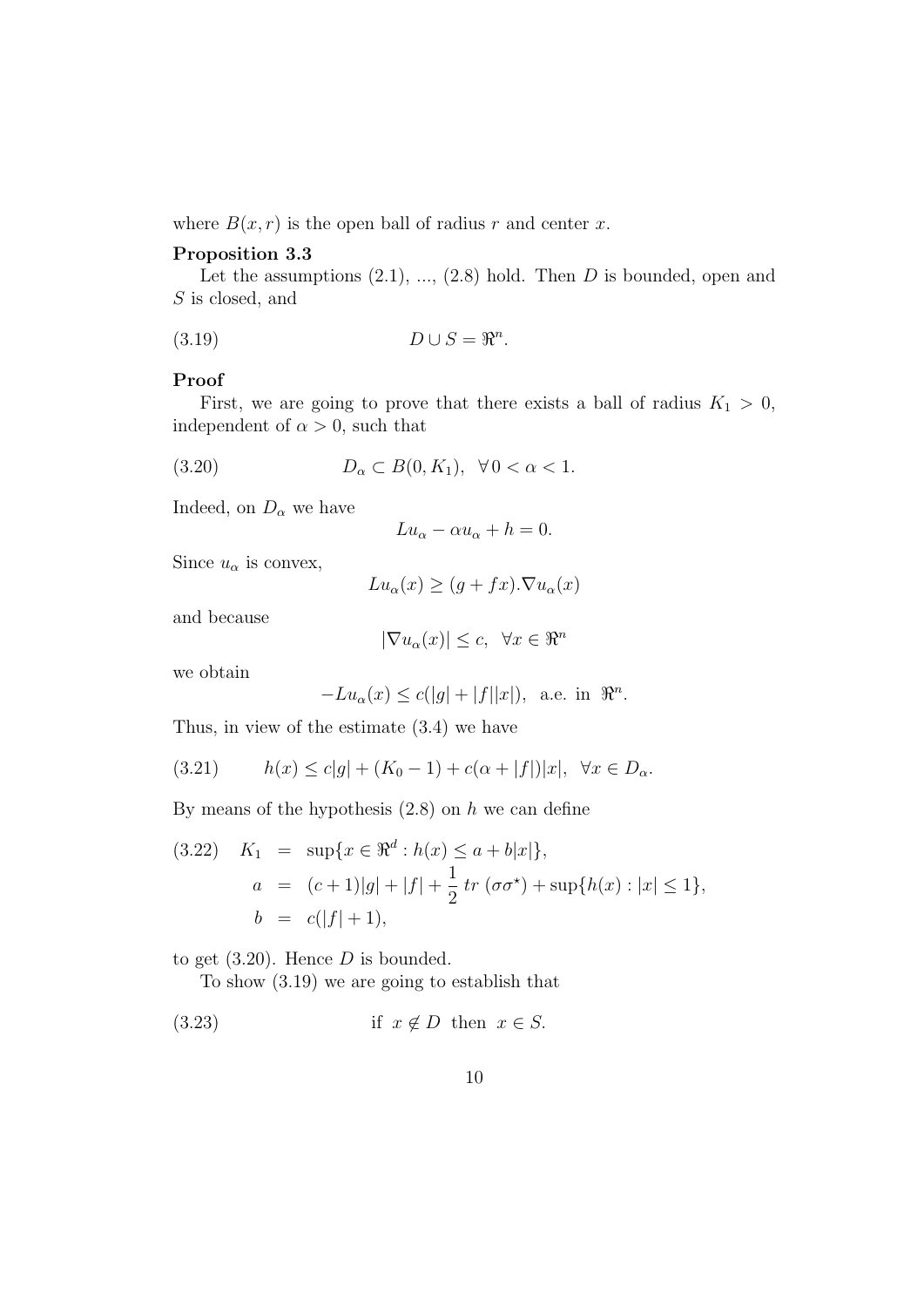Indeed, let  $x \notin D$ . Then for every  $r > 0$ , every sequences  $x_k \to x$ ,  $\alpha_k \to 0$ we can not have

$$
B(x_k, r) \subset D_{\alpha_k}, \ \ \forall k = 1, 2, \ldots
$$

Thus, we can construct sequences  $r_k \to 0, x_k \to x, \alpha_k \to 0$  as  $k \to \infty$  such that

 $B(x_k, r_k) \cap (\Re^n \setminus D_{\alpha_k}) \neq \emptyset, \forall k = 1, 2, \dots$ 

So, there exists a sequence  $y_k$  such that

$$
y_k \in B(x_k, r_k) \setminus D_{\alpha_k}, \ \ \forall k = 1, 2, \ldots
$$

Therefore  $y_k \to x$  as  $k \to \infty$  and

$$
y_k \notin D_{\alpha_k}, \ \ \forall k = 1, 2, \dots,
$$

i.e. *x* belongs to *S*, by definition.

In order to prove that *D* is open, we use (3.19) and we establish that *S* is closed. Indeed, let  $x_k \to x$  as  $k \to \infty$  with

$$
x_k \in S, \ \forall k = 1, 2, \dots
$$

By definition, there exist sequences  $x_{k,n} \to x_k$ ,  $\alpha_{k,n} \to 0$  as  $n \to \infty$  such that

$$
x_{k,n} \notin D_{\alpha_{k,n}}, \ \ \forall n,k = 1,2,\ldots
$$

So, we can choose  $n = n(k)$  such that  $x_{k,n(k)} \to x$ ,  $\alpha_{k,n(k)} \to 0$  as  $k \to \infty$  and

$$
x_{k,n(k)} \notin D_{\alpha_{k,n(k)}}, \ \ \forall k=1,2,\ldots,
$$

i.e. *x* belongs to *S*. Hence *S* is closed and *D* is open.  $\Box$ **Theorem 3.4**

Under the assumptions  $(2.1)$ , ...,  $(2.8)$  the set *D* defined by  $(3.17)$  is nonempty. Moreover, for every  $0 < \alpha < 1$  we have

(3.24) 
$$
|\nabla u_{\alpha}(x) - \nabla u_{\alpha}(x')| \le K_2 |x - x'|, \quad \forall x, x' \in D_{\alpha},
$$

for some constant  $K_2$  independent of  $\alpha$ , and

$$
(3.25) \t u_{\alpha}(x + \theta \nabla u_{\alpha}(x)) = u_{\alpha}(x) + c^2 \theta, \quad \forall x \notin D_{\alpha}, \ \forall \theta > 0,
$$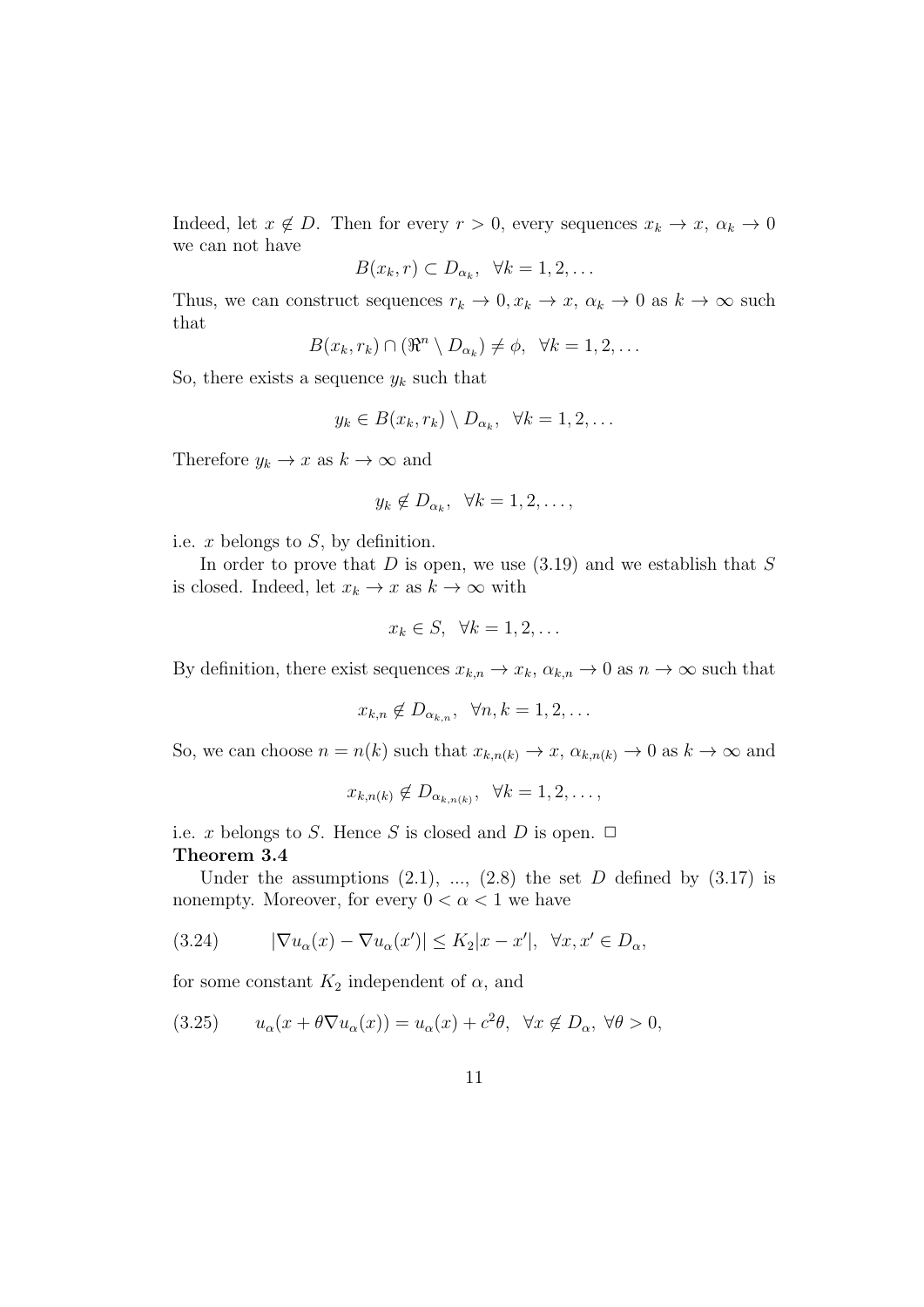where  $u_{\alpha}$  is the discounted optimal cost function (2.12), and *c* is the constant that appears in the cost (2.9).

#### **Proof**

Since  $u_{\alpha}$  is convex and continuously differentiable we have for every  $x$  in *ℜ n* ,

$$
u_{\alpha}(x+\theta\nabla u_{\alpha}(x)) - u_{\alpha}(x)] \geq \theta |\nabla u_{\alpha}(x)|^2, \ \forall \theta > 0.
$$

On the other hand, the inequality

$$
|\nabla u_{\alpha}(x)| \leq c, \ \forall x \in \Re^n
$$

implies, for any  $x$  in  $\mathbb{R}^n$ ,

$$
|u_{\alpha}(x+\theta\nabla u_{\alpha}(x)) - u_{\alpha}(x)| \leq c|\nabla u_{\alpha}(x)|\theta, \ \forall \theta > 0.
$$

Because  $|\nabla u_{\alpha}(x)| = c$  whenever *x* is not in  $D_{\alpha}$ , we conclude (3.25).

Let us recall that the Schauder local estimates on elliptic partial differential equations imply that  $u_{\alpha}$  has smooth second derivative on  $D_{\alpha}$  and

$$
Lu_{\alpha}(x) - \alpha u_{\alpha}(x) + h(x) = 0, \ \forall x \in D_{\alpha}.
$$

Thus, because  $u_{\alpha}$  is convex we need only to show that for some set of *n* independent direction  $\{\chi_1, \chi_2, \ldots, \chi_n\}$  in  $\mathbb{R}^n$ ,

(3.26) 
$$
\sum_{k=1}^{n} \frac{\partial^2 u_{\alpha}}{\partial \chi_k^2}(x) \le K_2, \ \forall x \in D_{\alpha},
$$

for some constant  $K_2$  independent of  $0 < \alpha < 1$ .

Now, to establish (3.26) we take  $\chi_k = \sigma_k |\sigma_k|^{-1}$ , where  $\sigma_k$  is the *k* column of the matrix *σ*. Then

$$
\frac{\partial^2 u_{\alpha}}{\partial \chi_k^2} = |\sigma_k|^{-2} \sum_{i,j=1}^n \sigma_{ik} \sigma_{jk} \frac{\partial^2 u_{\alpha}}{\partial x_i \partial x_j}
$$

and for *x* in  $D_{\alpha}$  we get

$$
\sum_{k=1}^n \frac{\partial^2 u_\alpha}{\partial \chi_k^2}(x) \le (\min_k |\sigma_k|)^{-2} [\alpha u_\alpha(x) - (g + fx) \cdot \nabla u_\alpha(x) - h(x)],
$$

in view of the inequalities (3.15) satisfied by  $u_{\alpha}$ . Thus, we deduce (3.26) with

(3.27) 
$$
K_2 = 2\left(\min_k |\sigma_k|\right)^{-2} [K_0 - 1 + c|g| + c(1 + |f|)K_1],
$$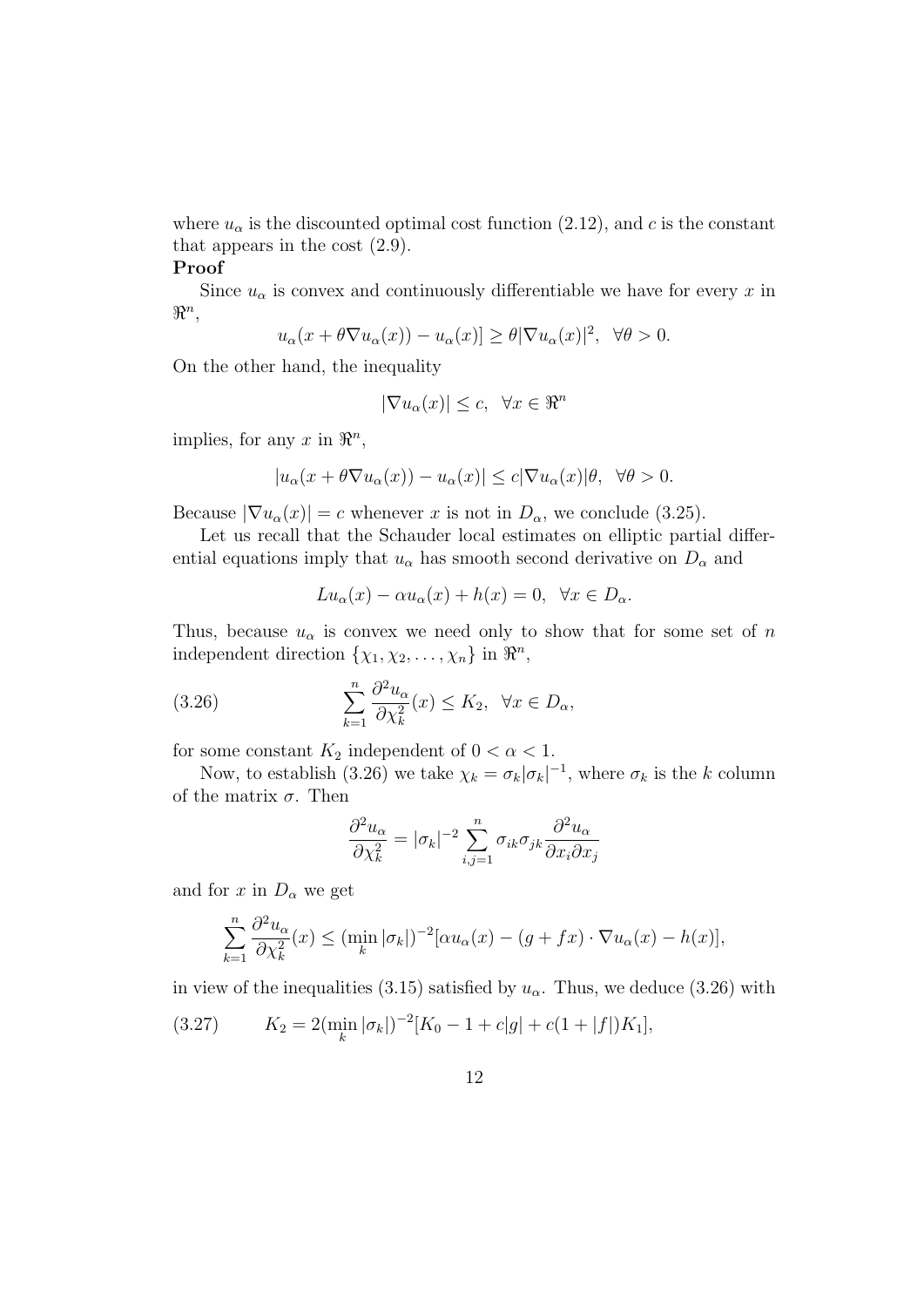where  $K_0$  and  $K_1$  are given (3.10) and (3.22). Here, we have used the estimate (3.4) and the inclusion (3.20).

The remaining part is to show that *D* is nonempty. To that effect, let  $x_\alpha$ be a point in  $\mathbb{R}^n$  where  $u_\alpha(\cdot)$  attains its absolute minimum. Then  $\nabla u_\alpha(x_\alpha)$ 0 and  $x_\alpha$  belongs to  $D_\alpha$ . By means of the estimate (3.24) we deduce that

$$
B(x_{\alpha}, \varepsilon) \subset D_{\alpha}, \ \ \forall 0 < \alpha < 1, \ \ \forall 0 < \varepsilon \le cK_2^{-1},
$$

where  $K_2$  is the constant given by  $(3.27)$  that appears in  $(3.24)$ . Therefore, any limit point of the family  $\{x_\alpha, 0 < \alpha < 1\}$  belongs to *D*. Notice that at least one limit point exists in view of the bound  $(3.20)$ .  $\Box$ 

Let  $\rho(\cdot)$  be a smooth and positive convolution kernel, i.e.  $\rho(\cdot)$  is an infinite differentiable function such that

$$
\rho(x) \ge 0, \ \forall x, \ \rho(x) = 0 \text{ if } |x| \ge 1, \ \int_{\Re^n} \rho(x) dx = 1.
$$

Define

(3.28) 
$$
u_{\alpha}^{\varepsilon}(x) = \int_{\Re^n} u_{\alpha}(x - \varepsilon y) \rho(y) dy, \ \varepsilon > 0,
$$

and

(3.29) 
$$
h^{\varepsilon}(x) = \int_{\Re^n} [h(x - \varepsilon y) - \varepsilon \sum_{i,j=1}^n f_{ij} y_j \frac{\partial u_{\alpha}}{\partial x_i} (x - \varepsilon y)] \rho(y) dy.
$$

The inequalities (3.15) satisfied by  $u_{\alpha}$  imply

(3.30) 
$$
Lu_{\alpha}^{\varepsilon} - \alpha u_{\alpha}^{\varepsilon} + h^{\varepsilon} \ge 0 \text{ in } \mathbb{R}^{n},
$$

$$
|\nabla u_{\alpha}^{\varepsilon}| \le c \text{ in } \mathbb{R}^{n}
$$

for any  $\varepsilon, \alpha > 0$ .

Consider the set

(3.31) 
$$
D_{\alpha}^{\delta,\varepsilon} = \{x \in \Re^n : Lu_{\alpha}^{\varepsilon}(x) - \alpha u_{\alpha}^{\varepsilon}(x) + h^{\varepsilon}(x) < \delta\},
$$

for any  $\alpha, \varepsilon, \delta > 0$ . As in the proof of (3.20) in Proposition 3.3, the fact that  $u^{\varepsilon}_{\alpha}(\cdot)$  is convex gives the estimate

(3.32) 
$$
D_{\alpha}^{\delta,\varepsilon} \subset B(0,K_1) \ \forall 0 < \alpha,\varepsilon,\delta < 1,
$$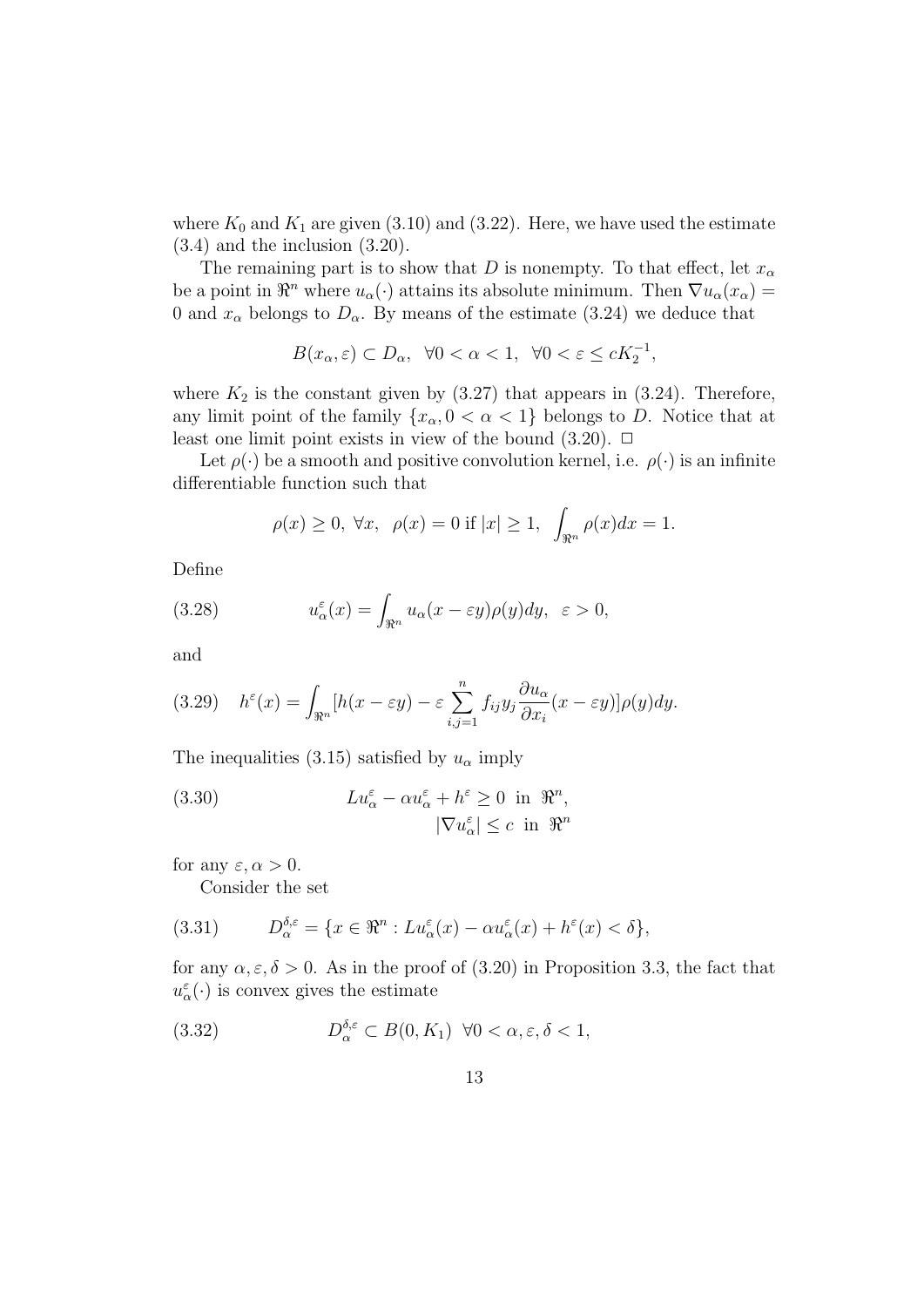where the radius of the ball is now

(3.33) 
$$
K_1 = \sup\{x \in \mathbb{R}^n : h^*(x) \le a + b|x|\}
$$
, with  
\n $h^*(x) = \inf\{h(y) : y \in \mathbb{R}^n, |x - y| \le 1\}$ ,  
\n $a = (c+1)|g| + 2|f| + \frac{1}{2}tr(\sigma\sigma_x) + \sup\{h(x) : |x| \le 1\}$ ,  
\n $b = c(|f| + 1)$ ,

which is a finite number in view of the hypothesis (2.8).

Define the set

(3.34) 
$$
\tilde{D}_{\alpha}^{\delta} = \{x \in \mathbb{R}^{n} : \text{ There exist sequences} \newline x_k \to x, \ \varepsilon_k \to 0 \text{ as } k \to \infty \text{ such that} \newline x_k \in D_{\alpha}^{\delta, \varepsilon_k}, \ \forall k = 1, 2, \ldots \}.
$$

As in Proposition 3.3 we can prove that  $\tilde{D}_{\alpha}^{\delta}$  is bounded, closed and

(3.35) 
$$
D_{\alpha} \subset \tilde{D}_{\alpha}^{\delta} \subset \bar{B}(0, K_1), \ \forall 0 < \alpha, \delta < 1.
$$

Since  $D_{\alpha}^{\delta}$  is increasing in  $\delta$  we have

(3.36) 
$$
D_{\alpha} \subset \tilde{D}_{\alpha} = \bigcap_{\delta > 0} \tilde{D}_{\alpha}^{\delta} \subset \bar{B}(0, K_1), \ \forall 0 < \alpha < 1,
$$

with  $\tilde{D}_{\alpha}$  being a closed subset of  $\mathbb{R}^n$  and  $\bar{B}(0, K_1)$  the closed ball of center 0 and radius  $K_1$ .

#### **Theorem 3.5**

Let the assumptions  $(2.1),..., (2.8)$  hold and  $(\nu(t), t \geq 0)$  be an optimal control for the discounted cost  $(2.10)$  with a fix  $\alpha > 0$  and some x in  $\mathbb{R}^d$ . Then

(3.37) 
$$
P\{y(t) \in \tilde{D}_{\alpha}\} = 1, \ \forall t \ge 0,
$$

(3.38) 
$$
|\nu^{c}|(t) = \int_0^t \chi(y(s)) \notin D_\alpha d|\nu^{c}|(s), \quad \forall t \ge 0,
$$

$$
\nu^{j}(t) = \nu^{j}(t-) \quad \text{if} \quad y(t-) \in D_\alpha, \quad \forall t \ge 0,
$$

where  $(y(t), t \geq 0)$  is the state of the system corresponding to the control  $(\nu(t), t \geq 0)$  through (3.2), and  $(\nu^{c}(t), t \geq 0)$  (resp.  $(\nu^{j}(t), t \geq 0)$  is the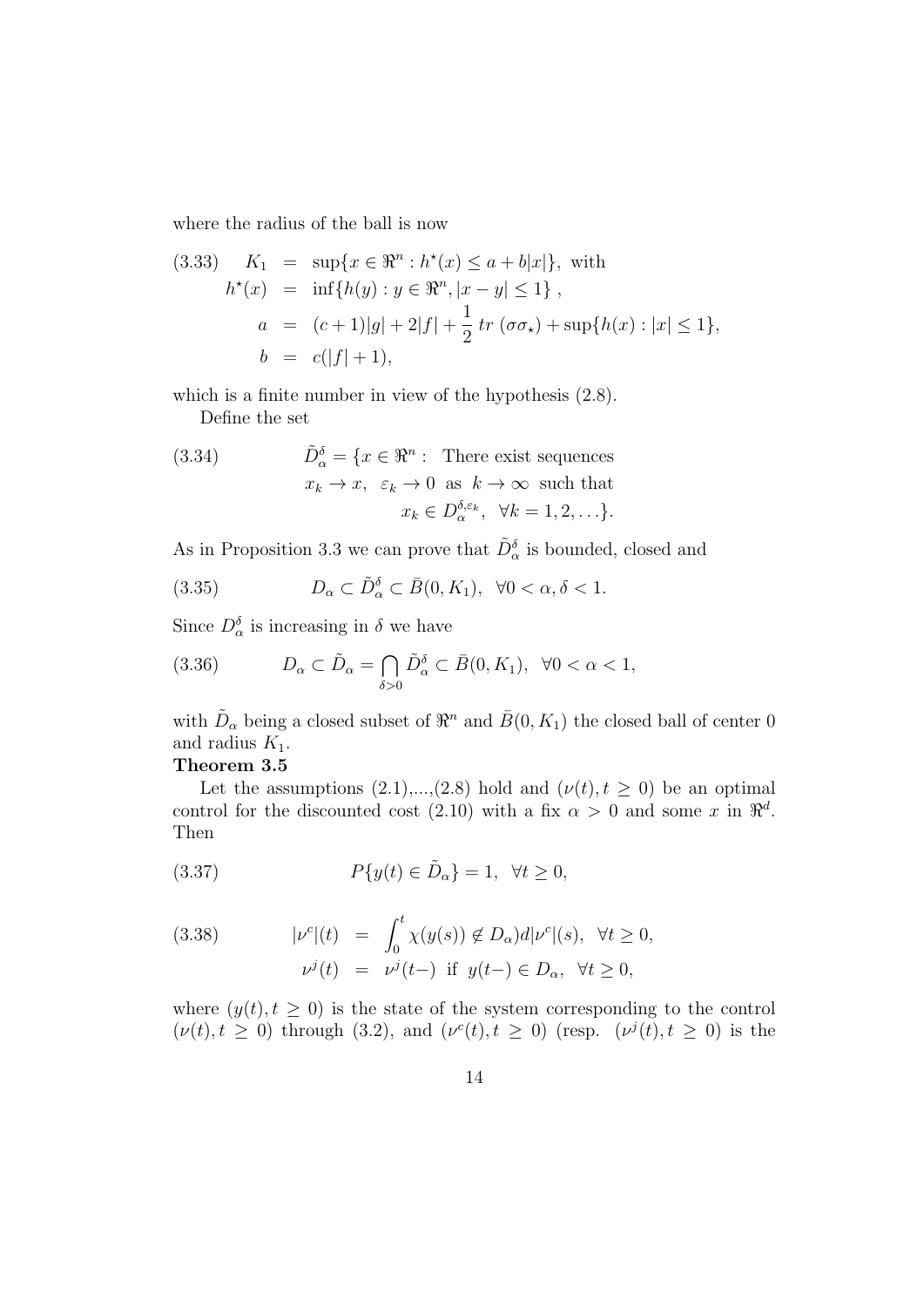#### continuous (resp. jump) component given by (3.3). **Proof**

First, we apply Itô's formula for the semimartingale (cfr. Meyer  $[27]$ ) to the function  $u^{\varepsilon}_{\alpha}(\cdot)$ , as defined by (3.28), and the process  $(y(t), t \ge 0)$  given by  $(3.2)$  to obtain

(3.39) 
$$
u_{\alpha}^{\varepsilon}(x) = E\{\int_0^{\infty} e^{-\alpha t} [\alpha u_{\alpha}^{\varepsilon}(y(t)) - Lu_{\alpha}^{\varepsilon}(y(t))]dt - \sum_{t \ge 0} e^{-\alpha t} [u_{\alpha}^{\varepsilon}(y(t)) - u_{\alpha}^{\varepsilon}(y(t-))] - \int_0^{\infty} e^{-\alpha t} \nabla u_{\alpha}^{\varepsilon}(y(t)) \cdot d\nu^c(t)\}, \ \forall \varepsilon > 0,
$$

Notice that  $u^{\varepsilon}_{\alpha}$  is a smooth function with polynomial growth, and the jumps of the state of the system satisfy

(3.40) 
$$
y(t) - y(t-) = \nu^{j}(t) - \nu^{j}(t-), \ \forall t \geq 0.
$$

Since,  $(\nu(t), t \geq 0)$  is optimal we have

$$
u_{\alpha}(x) = J(x, \nu, \alpha),
$$

which together with (3.39) prove

(3.41) 
$$
E\left\{\int_0^\infty e^{-\alpha t} [h^\varepsilon - \alpha u_\alpha^\varepsilon + Lu_\alpha^\varepsilon](y(t))dt\right\} +
$$

$$
+ E\left\{\sum_{t\geq 0} e^{-\alpha t} [c|\nu^j(t) - \nu^j(t-)| + u_\alpha^\varepsilon(y(t)) - u_\alpha^\varepsilon(y(t-))] +
$$

$$
+ \int_0^\infty e^{-\alpha t} [c \, d|\nu^c|(t) + \nabla u_\alpha^\varepsilon(y(t)) \cdot d\nu^c(t)]\right\} =
$$

$$
= [u_\alpha(x) - u_\alpha^\varepsilon(x)] + E\left\{\int_0^\infty e^{-\alpha t} [h^\varepsilon - h](y(t))dt\right\}.
$$

By virtue of the inequalities (3.30), each of the two terms on the left-hand side is nonnegative. As  $\varepsilon$  goes to zero we deduce

$$
E\{\sum_{t\geq 0} e^{\alpha t} [c|\nu^{j}(t) - \nu^{j}(t-)| + u_{\alpha}(y(t)) - u_{\alpha}(y(t-))] + \int_{0}^{\infty} e^{-\alpha t} [cd|\nu^{c}|(t) + \nabla u_{\alpha}(y(t)) \cdot d\nu^{c}(t)]\} = 0,
$$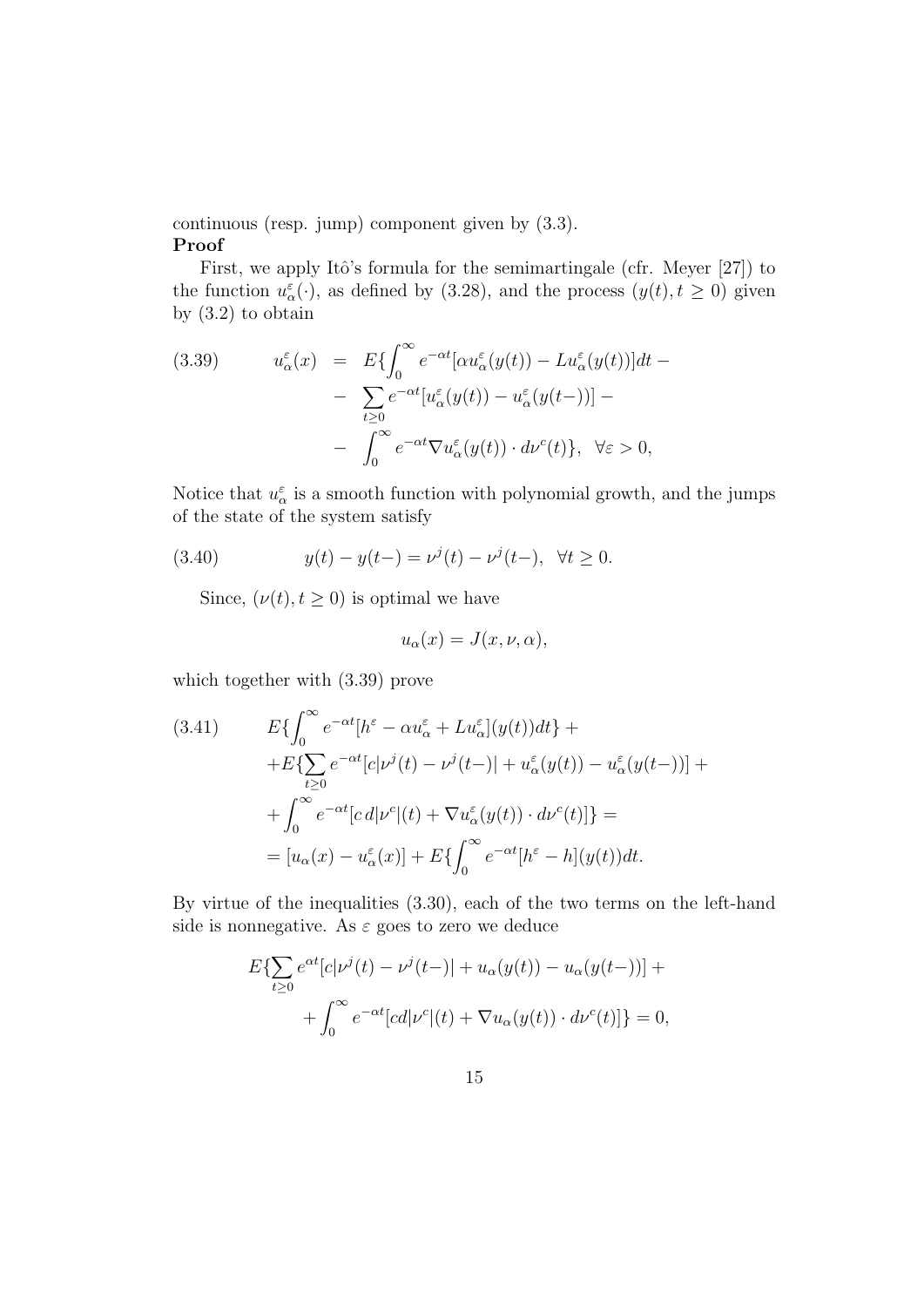which implies (3.38), after using (3.40) and the fact that

$$
|\nabla u_{\alpha}| \leq c \text{ in } \mathbb{R}^n, \quad \text{and} |\nabla u_{\alpha}| < c \text{ in } D_{\alpha}.
$$

On the other hand, we have

$$
\delta \int_0^\infty e^{-\alpha t} P\{y(t) \notin D_\alpha^{\delta,\varepsilon}\} dt \le
$$
  

$$
\leq E\{\int_0^\infty e^{-\alpha t} [h^\varepsilon - \alpha u_\alpha^\varepsilon + L u_\delta^\varepsilon](y(t)) dt\} \leq r(x, \alpha, \varepsilon),
$$

with

$$
r(x, \alpha, \varepsilon) \to 0 \text{ as } \varepsilon \to 0.
$$

Now, notice that according to the definition (3.34)  $\tilde{D}^{\delta}_{\alpha}$  is the superior limit of the family of sets  $\{D_{\alpha}^{\delta,\varepsilon}, 0 < \varepsilon \leq 1\}$ . Therefore

$$
P\{y(t) \notin \tilde{D}_{\alpha}^{\delta}\} \le \liminf_{\varepsilon \to 0} P\{y(t) \notin D_{\alpha}^{\delta,\varepsilon}\}.
$$

Summing up, we conclude that

$$
\int_0^\infty e^{-\alpha t} P\{y(t) \notin \tilde{D}_\alpha^\delta\} dt = 0.
$$

Hence, we deduce (3.37) after using the right continuity of the process  $(y(t), t \geq 0)$ 0) and  $(3.36)$ .  $\Box$ 

#### **Remark 3.1**

The property (3.35) in Theorem 3.5 expresses the fact that "it is not optimal to let the system exits the region  $D_{\alpha}$ ". Also, the property (3.38) says that "it is not optimal to control the system inside the region  $D_{\alpha}$ ". By the way, because  $\tilde{D}_{\alpha}$  is bounded, we have shown that any optimal control for the discounted cost, keeps the system on a bounded set, uniformly w.r.t. *α* in  $(0,1]$ .  $\Box$ 

#### **Corollary 3.6**

Under the assumptions  $(2.1),..., (2.8)$  and

#### (3.42) all eigenvalues of *f* are strictly negative

we have the estimate

(3.43) 
$$
|\nabla u_{\alpha}(x) - \nabla u_{\alpha}(x')| \le K_2 |x - x'|, \quad \forall x, x' \in \mathbb{R}^n,
$$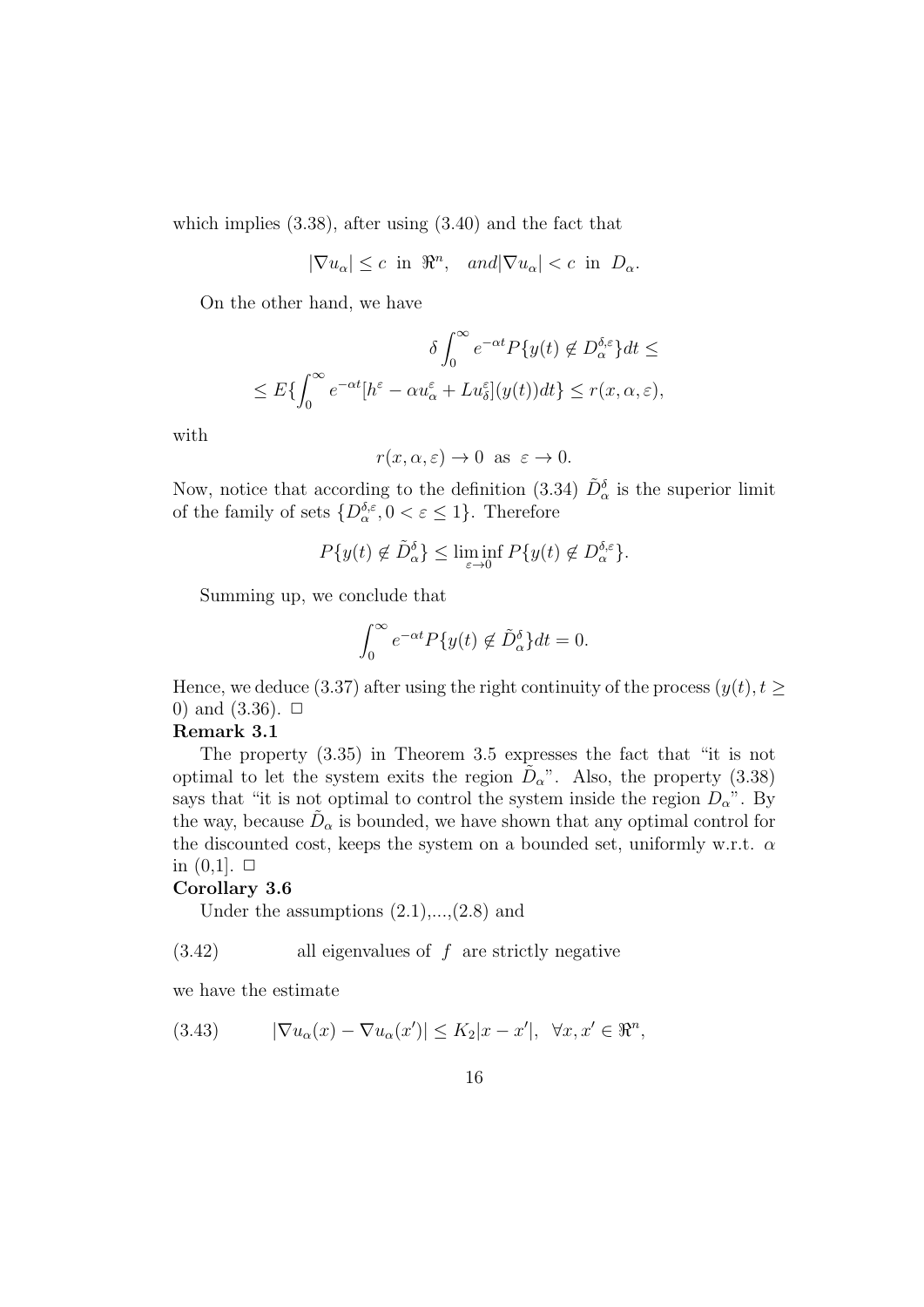#### for some constant  $K_2$  independent of  $\alpha$ . **Proof**

By means of the technique of Menaldi and Robin [19], Menaldi and Taksar [26], Taksar [40], we can prove that for each fix discount factor  $\alpha > 0$  and any initial state *x*, there exists an optimal control  $(\nu_x^{\alpha}(t), t \ge 0)$ , i.e.

$$
u_{\alpha}(x) = J(x, \nu_{x}^{\alpha}, \alpha), \ \forall x \in \Re^{n}, \ \alpha > 0.
$$

Then, Theorem 3.5 implies that for some  $K_1$  and any  $0 < \alpha < 1$ 

(3.44) 
$$
P\{|y_x^{\alpha}(t)| \le K_1\} = 1, \ \forall t \ge 0.
$$

As in Proposition 3.1 and Corollary 3.2 we start with

(3.45)  

$$
u_{\alpha}(x + \lambda \chi) + u_{\alpha}(x - \lambda \chi) - 2u_{\alpha}(x) \le
$$

$$
\le J(x + \lambda \chi, \nu_x^{\alpha}, \alpha) + J(x - \lambda \chi, \nu_x^{\alpha}, \alpha) - 2J(x, \nu_x^{\alpha}, \alpha),
$$

where  $\chi$  is any direction. In view of (3.44) and the hypothesis (2.7) we have

$$
h(y_{x+\lambda\chi}^{\alpha}(t)) + h(y_{x-\lambda\chi}^{\alpha}(t)) - 2h(y_{x}^{\alpha}(t)) \le C_{2}\lambda^{2}|e^{tf}\chi|^{2}\sup\{(1+h(y)) : |y| \le K_{1}\}.
$$

Since the assumption (3.42) implies that there is a constant  $\delta > 0$  such that

$$
|e^{tf}\chi|^2 \le e^{-\delta t}, \ \ \forall t \ge 0,
$$

we deduce the estimate (3.43) with

$$
K_2 = C_2 \delta^{-1} \sup \{ (1 + h(y)) : |y| \le K_1 \},\
$$

where  $K_1$  is the constant used in (3.44) and given by (3.33).  $\Box$ **Corollary 3.7**

Under the hypotheses of Theorem 3.5 we have

(3.46) 
$$
u_{\alpha}(x) = E\{\int_0^T [h(y_x(t)) - \alpha u_{\alpha}(y_x(t))]dt + c|\nu|(T)\} + E\{u_{\alpha}(y_x(T))\}, \quad \forall T \ge 0,
$$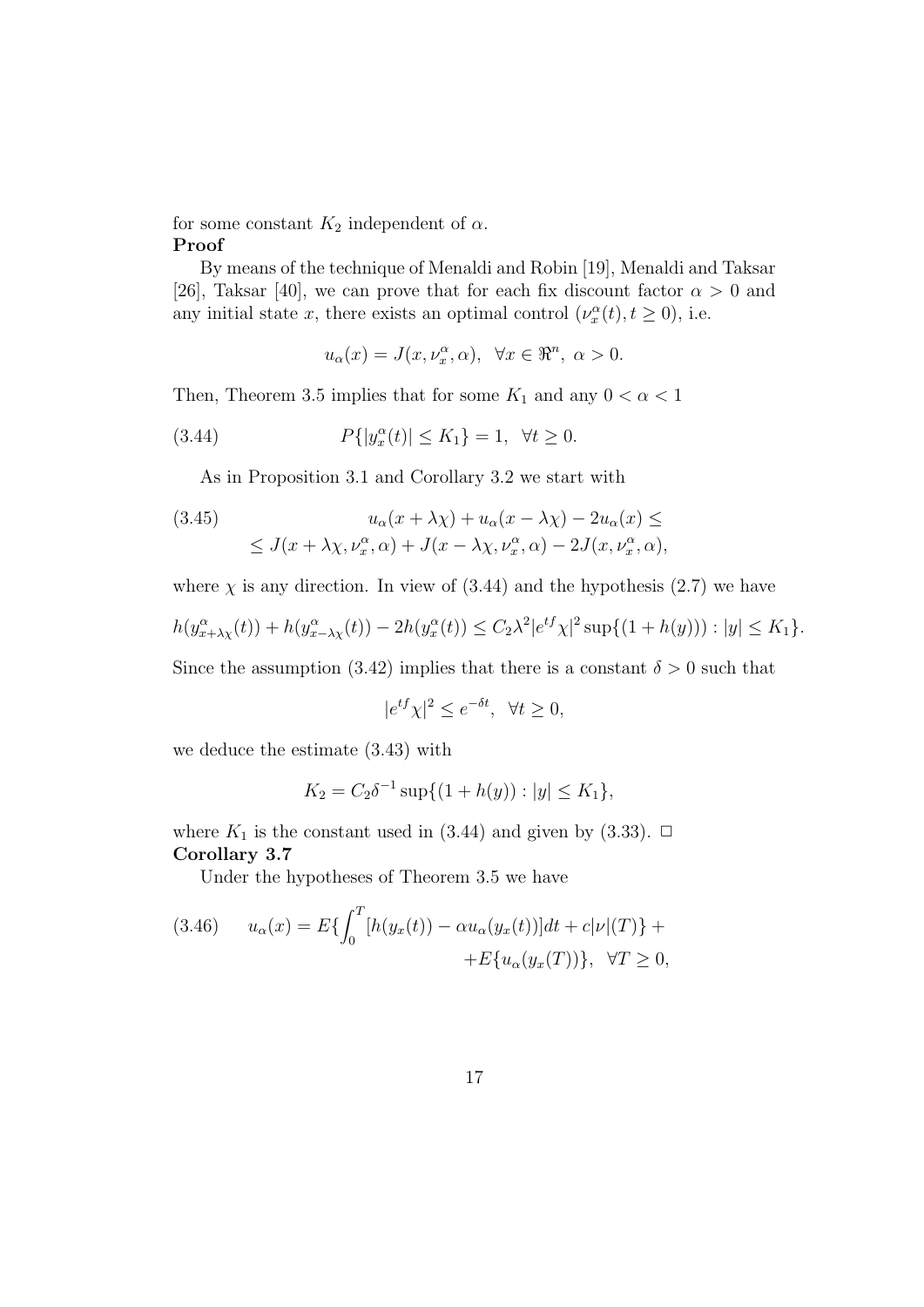where  $u_{\alpha}(x)$  is the optimal cost (2.13) and  $(y_x(t), t \ge 0)$  is the state process (3.2) associated with the optimal control  $(\nu(t), t \ge 0)$ .

**Proof**

As in Theorem 3.5, we apply Itô's formula for the semimartingale to get for every  $\varepsilon > 0, T \geq 0$ 

$$
u_{\alpha}^{\varepsilon}(x) = E\{u_{\alpha}^{\varepsilon}(y(T))\} - E\{\int_{0}^{T} Lu_{\alpha}^{\varepsilon}(y(t))dt ++ \sum_{0 \le t \le T} [u_{\alpha}^{\varepsilon}(y(t)) - u_{\alpha}^{\varepsilon}(y(t-))] + \int_{0}^{T} \nabla u_{\alpha}^{\varepsilon}(y(t)) \cdot d\nu^{c}(t)\}.
$$

The delicate point is to pass to the limit in the above equality. We proceed as follows

$$
E\{\int_0^T [h(y(t)) - \alpha u_{\alpha}(y(t)) + Lu_{\alpha}^{\varepsilon}(y(t))]dt\} =
$$
  
= 
$$
E\{\int_0^T [h(y(t)) - h^{\varepsilon}(y(t))]dt + \int_0^T [\alpha u_{\alpha}^{\varepsilon}(y(t)) - \alpha u_{\alpha}(y(t))]dt\} +
$$
  
+ 
$$
E\{\int_0^T [h^{\varepsilon}(y(t)) - \alpha u_{\alpha}^{\varepsilon}(y(t)) + Lu_{\alpha}^{\varepsilon}(y(t))]dt\} = I + II.
$$

Because  $h^{\varepsilon} \to h$ ,  $u^{\varepsilon}_{\alpha} \to u_{\alpha}$  locally uniformly on  $\Re^n$  as  $\varepsilon \to 0$  we obtain  $I \to 0$ as  $\varepsilon \to 0$ . On the other hand

$$
0 \le II \le e^{\alpha T} E\{\int_0^\infty e^{-\alpha t} [h^\varepsilon - \alpha u_\alpha^\varepsilon + L u_\alpha^\varepsilon](y(t)) dt\},\
$$

and in view of equality (3.41), the right-hand limit goes to zero as  $\varepsilon \to 0$ . Hence  $II \to 0$  as  $\varepsilon \to 0$ , i.e.

$$
-E\{\int_0^T Lu_\alpha^\varepsilon(y(t))dt\} \to E\{\int_0^T [h(y(t)) - \alpha u_\alpha(y(t))]dt
$$

as  $\varepsilon \to 0$ .

Similarly, from (3.41) we deduce

$$
-E\{\sum_{0\leq t\leq T}[u_{\alpha}^{\varepsilon}(y(t))-u_{\alpha}^{\varepsilon}(y(t-))] + \int_{0}^{T}\nabla u_{\alpha}^{\varepsilon}(y(t))\cdot d\nu^{c}(t)\}
$$

converges to

$$
cE\{|\nu|(T)\},\
$$

i.e.  $(3.46)$  is valid.  $\Box$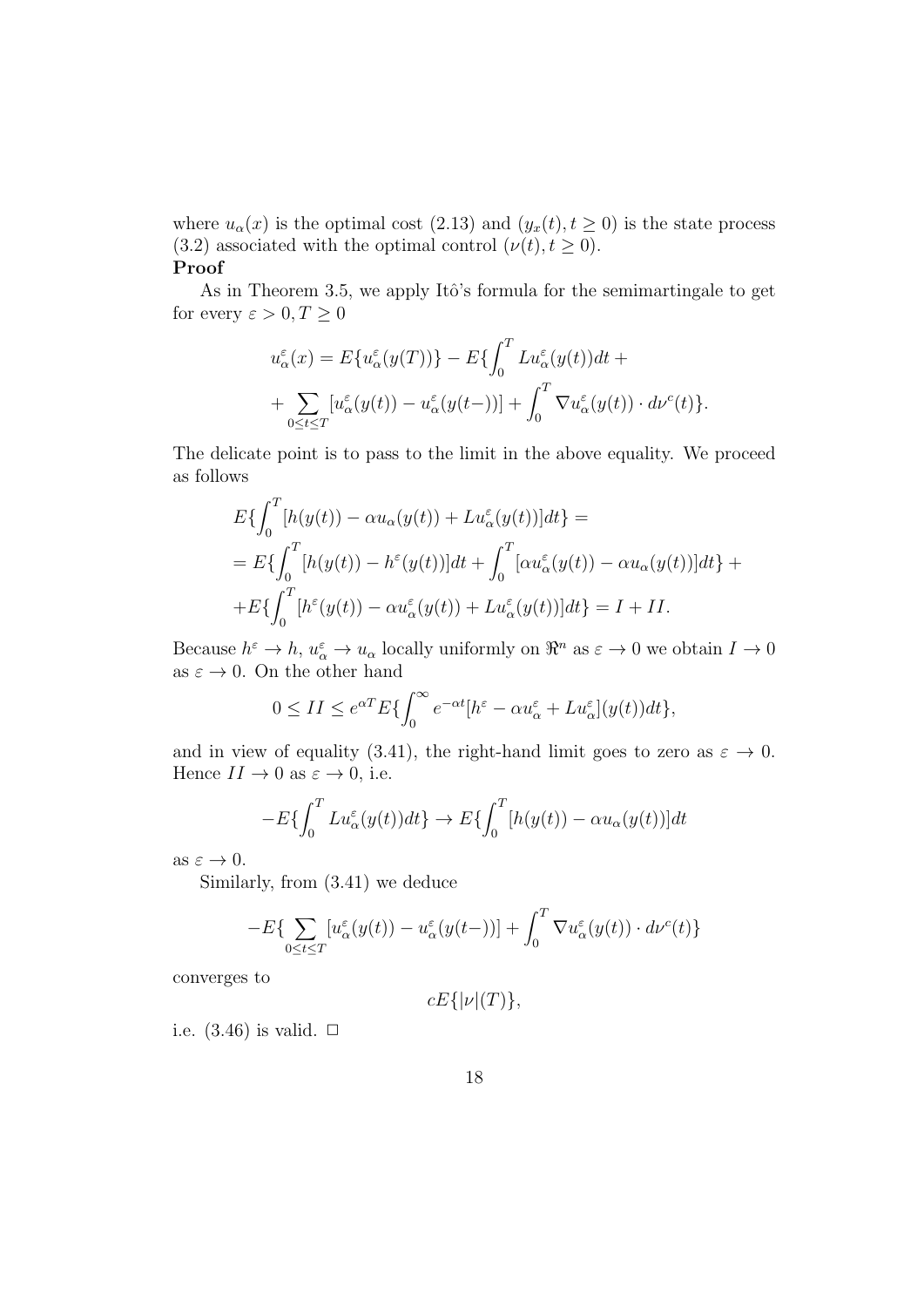## **4. The ergodic value and potential function**

We will study the convergence of the optimal discounted cost (2.12) to the optimal ergodic cost (2.13).

#### **Proof of Theorem 2.1**

First, in view of the estimate (3.4) in Proposition 3.1, the family  $\{\alpha u_{\alpha}(\cdot), 0 < \alpha\}$  $\alpha \leq 1$ } is locally equibounded in  $\Re^n$ , i.e.

(4.1) 
$$
0 \le \alpha u_{\alpha}(x) \le \alpha c|x| + K_0, \quad \forall x \in \mathbb{R}^n, \ \forall 0 < \alpha \le 1.
$$

From the inequalities (3.15) we have

(4.2) 
$$
|\nabla u_{\alpha}(x)| \leq c, \quad \forall x \in \mathbb{R}^{n}, \quad \forall 0 < \alpha \leq 1.
$$

Hence, there exist a number  $\lambda_0 \geq 0$  and a sequence  $\alpha_k \to 0$  as  $k \to \infty$  such that

(4.3) 
$$
\alpha_k u_{\alpha_k}(x) \to \lambda_0 \text{ locally uniformly as } k \to \infty.
$$

Next, we are going to prove that for any control  $(\nu(t), t \geq 0)$  such that the ergodic cost (2.11) is finite, i.e.  $K(x, \nu) < \infty$ , we have

(4.4) 
$$
J(x,\nu,\alpha)<\infty, \ \forall \alpha>0,
$$

where  $J(x, \nu, \alpha)$  is the discounted cost (2.10), and also for every  $\varepsilon > 0$  there exists  $T_0 = T_0(\varepsilon, x, \nu)$  such that

(4.5) 
$$
E\{\int_0^T h(y(t))dt + c|\nu|(T)\} \leq [K(x,\nu) + \varepsilon]T, \quad \forall T \geq T_0.
$$

Indeed, the condition (4.5) follows from the definition of the superior limit  $(2.11)$ . In order to establish  $(4.4)$  we denote by

$$
q(t) = E\{\int_0^t h(y(s))ds + c|\nu|(t)\}, \ \ \forall t \ge 0.
$$

A simple integration by parts shows that

$$
J(x, \nu, \alpha) = \lim_{T \to \infty} \left[e^{-\alpha T} q(T) + \alpha \int_0^T e^{-\alpha t} q(t) dt\right].
$$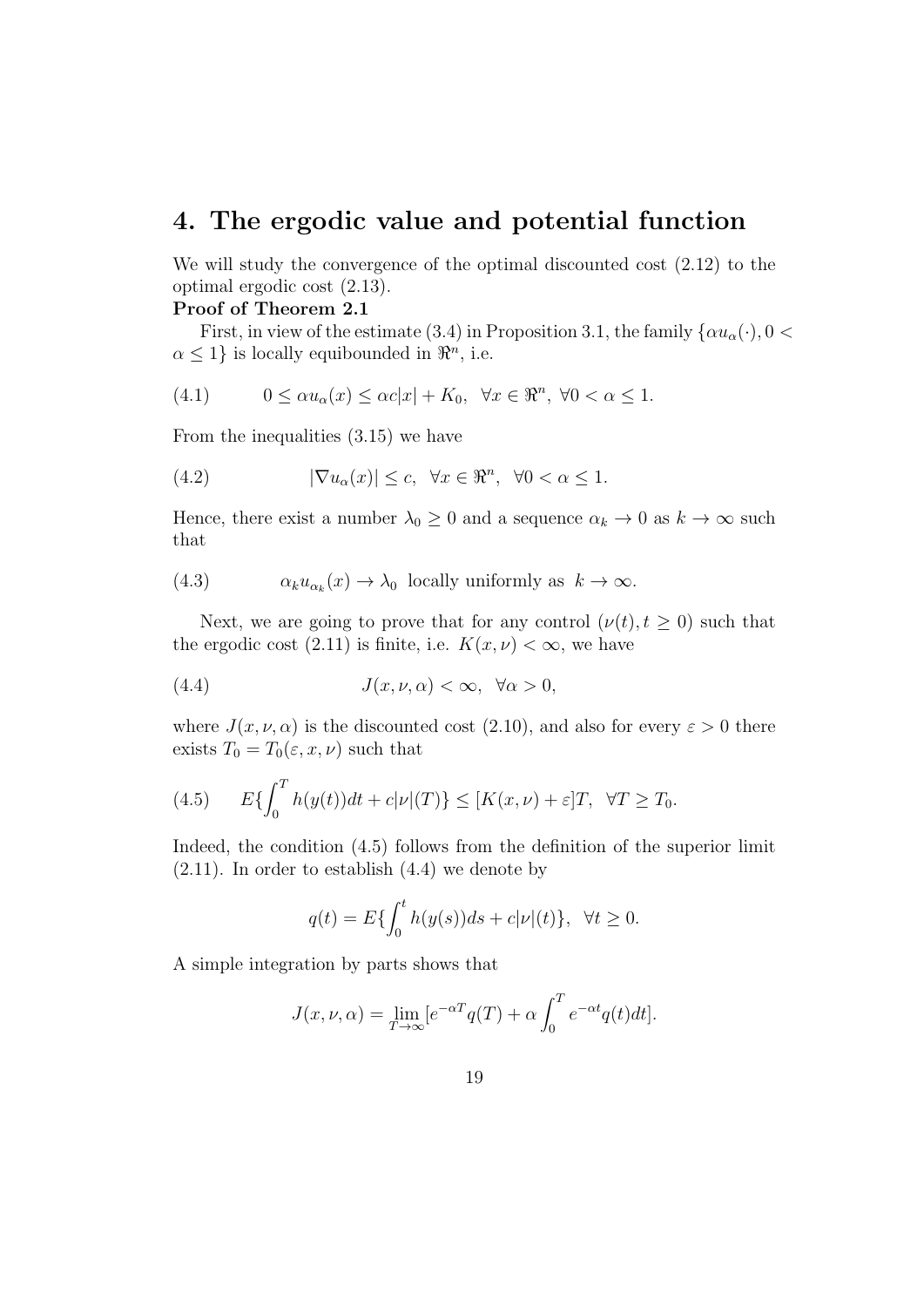By virtue of (4.5) we deduce that the right-hand side does not exceed

$$
\alpha \int_0^{T_0} e^{-\alpha t} [K(x,\nu) + \varepsilon] T_0 dt + \alpha \int_{T_0}^{\infty} e^{-\alpha t} [K(x,\nu) + \varepsilon] t dt,
$$

i.e.

(4.6) 
$$
J(x,\nu,\alpha) \leq [K(x,\nu) + \varepsilon](T_0 + \alpha^{-1})e^{-\alpha T_0},
$$

which gives  $(4.4)$ .

Now, we will show that the limit of  $\alpha u_{\alpha}$  does not exceed the optimal ergodic cost (2.13), i.e.

(4.7) 
$$
\limsup_{\alpha \to 0} \alpha u_{\alpha}(x) \leq \lambda, \quad \forall x \in \mathbb{R}^n.
$$

Indeed, for every  $\varepsilon > 0$  there is control  $\nu$  such that

$$
K(x,\nu)\leq \lambda+\varepsilon,
$$

where  $K(x, \nu)$  is the ergodic cost (2.11). In view of the estimate (4.6) we get

$$
\alpha u_{\alpha}(x) \leq \alpha J(x, \nu, \alpha) \leq (\lambda + 2\varepsilon)(\alpha T_0 + 1)e^{-\alpha T_0}.
$$

Since  $\varepsilon > 0$  is arbitrary, this implies (4.7).

In order to conclude, we need only to show that the limit value  $\lambda_0$  in (4.3) coincides with the optimal ergodic cost  $\lambda$  in (2.13). To that purpose, we are going to prove that for every  $\varepsilon > 0$  and any  $x$  in  $\mathbb{R}^n$  there exists a control  $\nu_{\varepsilon,x}$  such that

(4.8) 
$$
K(x,\nu_{\varepsilon,x}) \leq \lambda_0 + \varepsilon.
$$

Indeed, let  $\nu_x^{\alpha}$  be an optimal control for the discounted cost with  $\alpha > 0$  to be selected later. By means of (3.46) in Corollary 3.7 we have

$$
E\{\int_0^T \alpha u_\alpha(y(t))dt\} = E\{\int_0^T h(y(t))dt + c|\nu_x^\alpha|(T)\} +
$$
  
+
$$
E\{u_\alpha(y(T))\} - u_\alpha(x), \quad \forall T \ge 0.
$$

Since the state process  $(y(t), t \geq 0)$  remains in a bounded set a.s., uniformly in *x* and  $0 < \alpha < 1$ , we obtain

$$
K(x,\nu_x^{\alpha}) = \limsup_{T \to \infty} \frac{1}{T} E\{\int_0^T \alpha u_{\alpha}(y(t))dt\}.
$$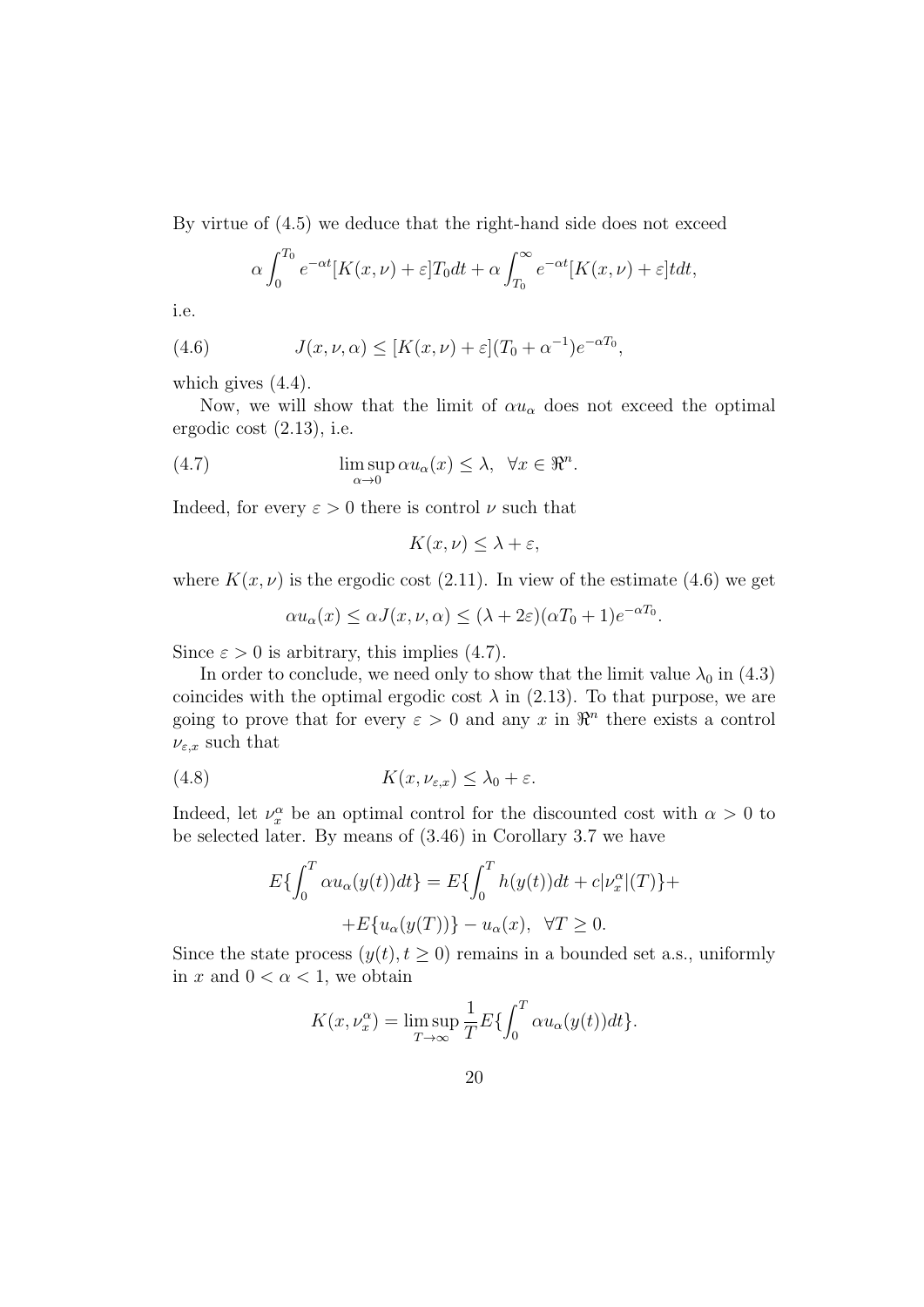Hence, if we choose  $\nu_{\varepsilon,x} = \nu_x^{\alpha}$  with  $\alpha = \alpha_k$ ,

$$
|\alpha_k u_{\alpha_k}(y) - \lambda_0| \le \varepsilon, \ \ \forall \, |y| \le K_1,
$$

where  $K_1$  the constant given by (3.33), then we deduce (4.8).  $\Box$ 

Now we will study the potential function  $v(x)$ . Let us define

(4.9) 
$$
v_{\alpha}(x) = u_{\alpha}(x) - u_{\alpha}(0), \ \forall x \in \mathbb{R}^n, \ \forall 0 < \alpha < 1.
$$

In view of the condition (3.15) we have

(4.10) 
$$
v_{\alpha} \in W_{loc}^{2,\infty}(\mathfrak{R}^n),
$$

$$
Lv_{\alpha} + h \ge \alpha u_{\alpha} \text{ a.e. in } \mathfrak{R}^n,
$$

$$
|\nabla v_{\alpha}| \le c \text{ in } \mathfrak{R}^n,
$$

$$
Lv_{\alpha} + h = \alpha u_{\alpha} \text{ a.e. in } D_{\alpha},
$$

where the open set  $D_{\alpha}$  is given by (3.16).

#### **Proof of Theorem 2.2**

First, because the gradients ( $\nabla u_{\alpha}, 0 < \alpha \leq 1$ ) are bounded, there exist a Lipschitz continuous function *v* in  $\mathbb{R}^n$  and a subset  $\Lambda$  of  $(0,1]$  having 0 as limiting point such that as  $\alpha \to 0$ ,  $\alpha$  in  $\Lambda$  we have

(4.11) 
$$
v_{\alpha} \to v \text{ locally uniformly in } \mathbb{R}^n,
$$
 at each point  $x$  with rational coordinates  
the gradient  $\nabla v_{\alpha}(x)$  is convergent.

Since  $v_{\alpha}$  is convex for any  $\alpha$ , the limiting function *v* is also convex.

Thus, in the Schwartz' distribution sense we have

(4.12) 
$$
Lv + h \ge \lambda \text{ in } \mathcal{D}'(\mathbb{R}^n),
$$

$$
|\nabla v| \le c \text{ a.e. in } \mathbb{R}^n.
$$

Actually, the fact that *v* is convex implies that *Lv* is a Radon measure, so the first inequality in (4.12) holds as measures.

Let us slightly modify the definition (3.17) of the set *D*. We say that a point  $x_0$  belongs to the set  $D = D_\Lambda$  if and only if there exist a number  $r_0 > 0$ and sequences  $x_k \to x_0$ ,  $\alpha_k \to 0$  as  $k \to \infty$  such that for every *k* 

(4.13) 
$$
B(x_k, r_0) \subset D_{\alpha_k}, \ \alpha_k \in \Lambda.
$$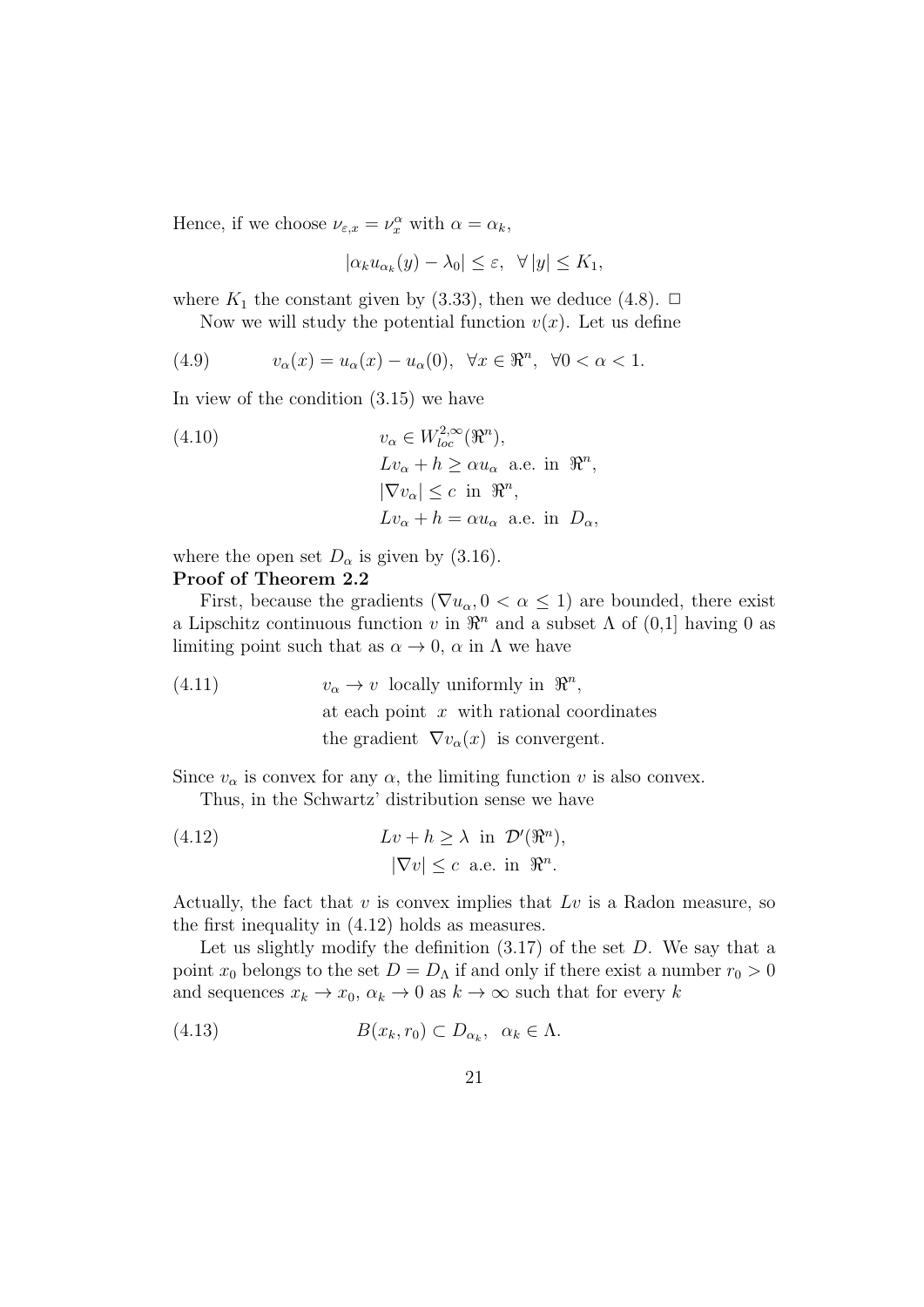It is clear that as in Proposition 3.3 and Theorem 3.4 we can show that *D* is open, bounded and nonempty. Thus, we are going to prove that

(4.14) 
$$
Lv + h = \lambda \text{ in } \mathcal{D}'(D).
$$

Indeed, let  $x_0$  be any point *D* and let  $\varphi$  be any test function with support in  $B(x_0, r_0)$  where  $r_0 > 0$  is given in (4.13). Then, to establish (4.14) it suffices to show that

(4.15) 
$$
\int_{\Re^n} [v(x)L^{\star}\varphi(x) + h(x)\varphi(x)]dx = \lambda,
$$

where  $L^*$  is the adjoint operator associated with  $L$ . To that purpose, we notice that the test function

$$
\varphi_k(x) = \varphi(x - x_0 + x_k)
$$

has support in  $B(x_k, r_o)$ . Therefore in view of (4.13) and the fact that

$$
Lv_{\alpha} + h = \alpha u_{\alpha} \text{ in } \mathcal{D}'(D_{\alpha})
$$

we deduce

$$
\int_{\Re^n} [v_{\alpha_k}(x)L^* \varphi_k(x) + h(x)\varphi_k(x)] dx = \int_{\Re^n} \alpha_k u_{\alpha_k}(x)\varphi_k(x) dx
$$

for every *k*. By means of (4.11) and the facts that

 $\alpha u_{\alpha} \to \lambda$  as  $\alpha \to 0$ ,  $\alpha \in \Lambda$ , locally uniformly,

we obtain (4.15), after taking limit in *k*.

Since  $\sigma$  is invertible, the local Schauder estimate on  $(4.14)$  implies that *v* is smooth on *D*. Because *v* is convex, the technique of the Theorem 3.4 applies to the function *v*, i.e. there exists a constant  $K_2 > 0$  such that

(4.16) 
$$
|\nabla v(x) - \nabla v(x')| \le K_2 |x - x'|, \quad \forall x, x' \in D,
$$

and

(4.17) at each point 
$$
x
$$
 in  $\mathbb{R}^n$  where the gradient of  $v$ 

exists and 
$$
|\nabla v(x)| = c
$$
 we have  
 $v(x + \theta \nabla v(x)) = v(x) + c^2 \theta, \ \forall \theta > 0,$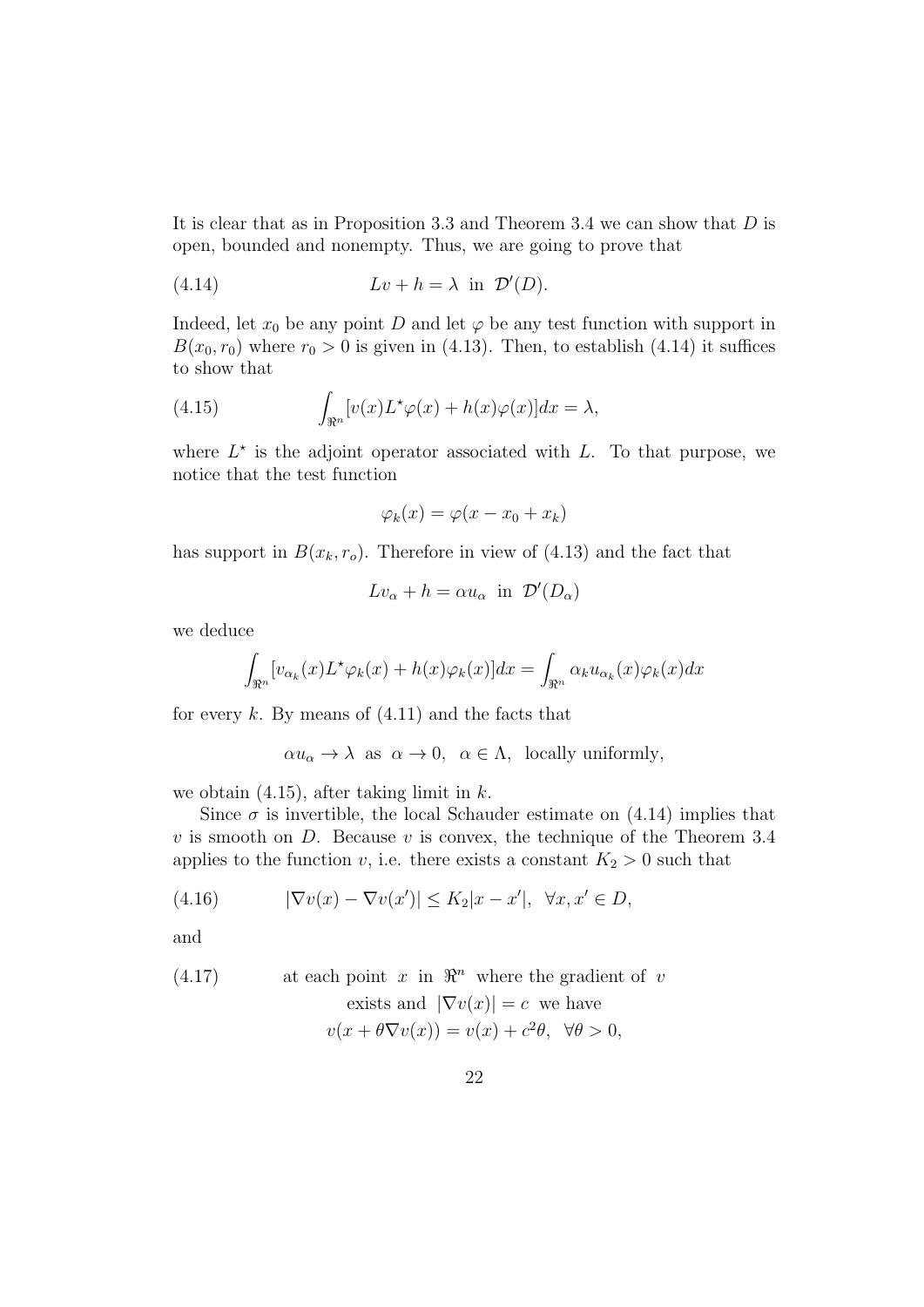Hence, we have established that *v* belongs to  $W^{2,\infty}(D)$ . Also because the minimum of  $v$  is attained in  $D$ , the function  $v$  is bounded from below in the whole  $\mathbb{R}^n$ .

Next, we will prove that each point  $x$  in  $\mathbb{R}^n \setminus D$  where the gradient of  $v$ exists we have  $|\nabla v(x)| = c$ , i.e.

(4.18) 
$$
|\nabla v| = c \text{ a.e. in } \Re^n \setminus D.
$$

Indeed, if  $x_0$  belongs to  $\Re^n \setminus D$  then it suffices to show that the subdifferential of  $v$  at  $x_0$  contains a vector of length equal to  $c$ , i.e.

(4.19) there is 
$$
p
$$
 in  $\mathbb{R}^n$  such that  $|p| = c$  and  
\n
$$
v(x_0 + \Delta x) - v(x_0) \ge p \cdot \Delta x, \quad \forall \Delta x \in \mathbb{R}^n.
$$

To that purpose, because  $x_0$  is in  $\mathbb{R}^n \setminus D$  there exist sequences  $x_k \to x_0$ ,  $\alpha_k \to 0$  as  $k \to \infty$  such that  $(x_k, \alpha_k)$  belongs to  $(\Re^n \setminus D_{\alpha_k}, \Lambda)$  for every *k*. Thus

(4.20) 
$$
v_{\alpha}(x_k + \Delta x) - v_{\alpha}(x_k) \geq \nabla v_{\alpha}(x_k) \cdot \Delta x, \quad \forall \Delta x \in \mathbb{R}^n, |\nabla v_{\alpha}(x_k)| = c, \quad \forall k = 1, 2, ..., \forall 0 < \alpha \leq 1.
$$

Hence, we can find a subsequence of  $\{\alpha_k, k = 1, 2, \ldots\}$ , denoted by  $\{\alpha_{k(n)}, n =$  $1, 2, \ldots$ }, and a vector *p* such that

$$
\nabla v_{\alpha_{k(n)}}(x_{k(n)}) \to p \text{ as } n \to \infty, \quad |p| = c.
$$

In view the convergence (4.11), we can take  $\alpha = \alpha_{k(n)}$  and  $k = k(n)$  in (4.20). As *n* goes to  $\infty$  we get (4.19).

Now, in order to prove (2.16) we need only to prove that for every *x* in  $\partial D$  and any sequence  $x_n \to x$  as  $n \to \infty$  with  $x_n$  in  $D$  for every  $n = 1, 2, \ldots$ , we have

$$
(4.21) \t |\nabla v(x_n)| \to c \text{ as } n \to \infty.
$$

Hence, because  $x_n$  belongs to *D* there exist  $r_n > 0$  and sequences  $x_{n,k} \rightarrow$  $x_n, \alpha_{n,k} \to 0$  as  $k \to \infty$  such that for every  $n, k = 1, 2, \ldots$ ,

$$
B(x_{n,k}, r_n) \subset D_{\alpha_{n,k}} \text{ and } \alpha_{n,k} \in \Lambda.
$$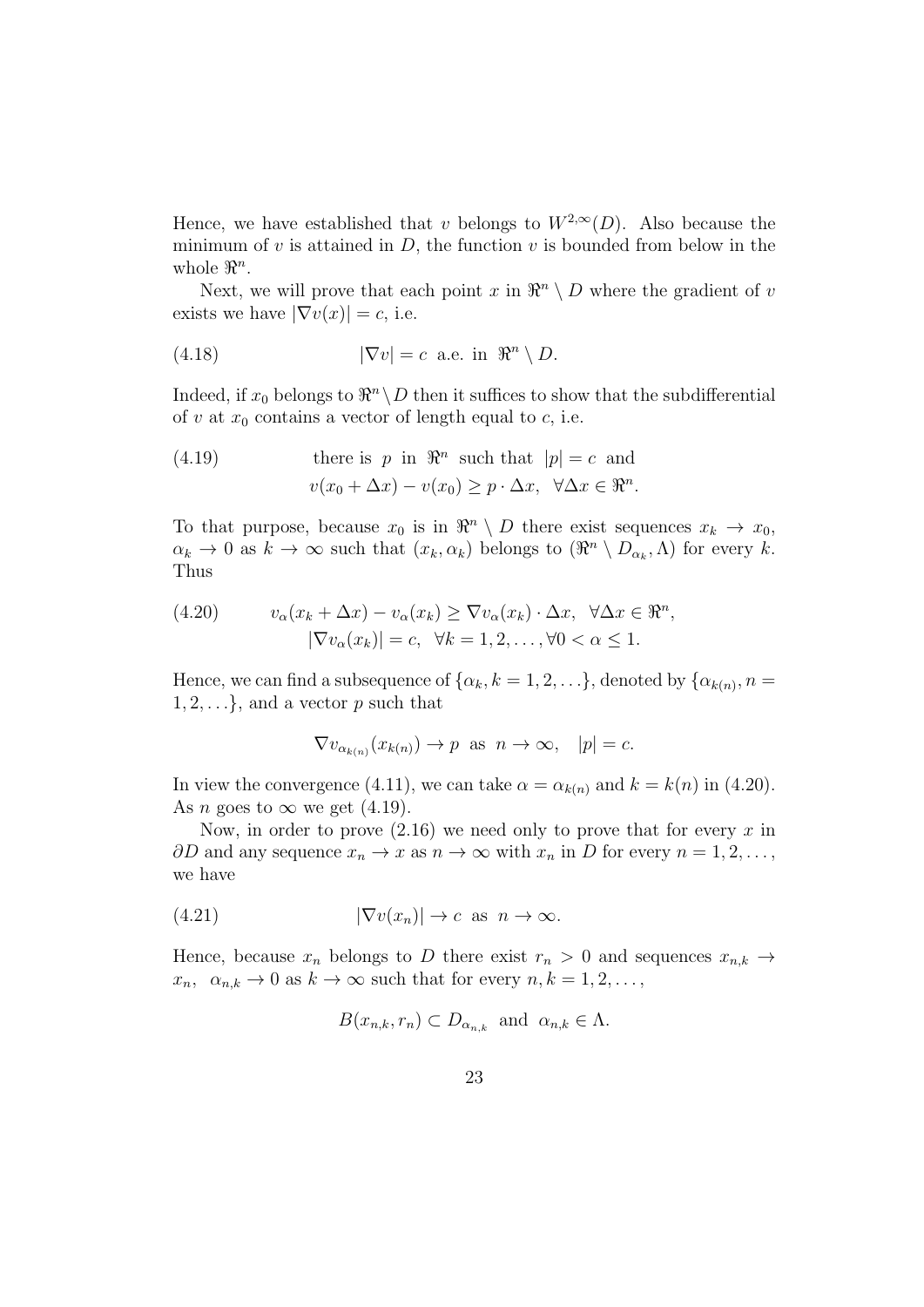Let us define

$$
\varepsilon_{n,k} = dist(x_{n,k}, \partial D_{\alpha,k}).
$$

Notice that

$$
\inf\{\varepsilon_{n,k}:k=1,2,\ldots\}\geq r_n>0,\ \forall n.
$$

However, the fact that *x* does not belong to *D* implies

$$
\inf\{\varepsilon_{n,k} : n, k = 1, 2, \ldots\} = 0,
$$

i.e.

$$
r_n \to 0 \text{ as } n \to \infty.
$$

Hence, we can construct sequences  $x'_n \to x$ ,  $\alpha_n \to 0$ ,  $\varepsilon_n \to 0$  as  $n \to \infty$  such that for every *n*,

$$
x_n \in B(x'_n, \varepsilon_n) \subset D_{\alpha_n}, \ \alpha_n \in \Lambda,
$$

$$
\partial B(x'_n, \varepsilon_n) \cap \partial D_{\alpha_n} \neq \phi.
$$

So, by taking points  $(y_n, n = 1, 2, \ldots)$  in the above interception we get

$$
|x'_n - y_n| = \varepsilon_n, \ \ y_n \in \partial D_{\alpha_n}.
$$

Summing up, we have sequences  $x_n \to x$ ,  $y_n \to x$ ,  $\alpha_n \to 0$  as  $n \to \infty$ such that for every  $n = 1, 2, \ldots$  the number  $\alpha_n$  is in  $\Lambda$ , and the points  $x_n$ belongs to  $D_{\alpha_n} \cap D$  and  $y_n$  belongs to  $\partial D_{\alpha_n}$ . Moreover, we can choose a sequence  $z_n \to x$  as  $n \to \infty$  such that  $z_n$  belongs to  $D_{\alpha_n} \cap D$  and has rational coordinates.

Therefore

$$
|\nabla v(x_n)| \le |\nabla v_{\alpha_n}(y_n)| + |\nabla v_{\alpha_n}(y_n) - \nabla v_{\alpha_n}(z_m)| +
$$
  
+|\nabla v\_{\alpha\_n}(z\_m) - \nabla v(z\_m)| + |\nabla v(z\_m) - \nabla v(x\_n)|.

Since  $y_n \in \partial D_{\alpha_n}$  we have

$$
|\nabla v_{\alpha_n}(y_n)| = c,
$$

and in view of the estimate (3.24) of Theorem 3.4 (which is actually valid for *x*, *x'* in  $D_{\alpha} \cup \partial D_{\alpha}$  and the inequality (4.16) we deduce

$$
0 \le c - |\nabla v(x_n)| \le K_2(|y_n - z_m| + |z_m - x_n|) +
$$
  
+|\nabla v\_{\alpha\_n}(z\_m) - \nabla v(z\_m)|, \forall n, m.

Hence, by virtue of the convergence (4.11) we obtain

$$
\limsup_{n \to \infty} [c - |\nabla v(x_n)| \le 2K_2 |z_m - x|, \ \forall m,
$$

which proves  $(4.21)$ .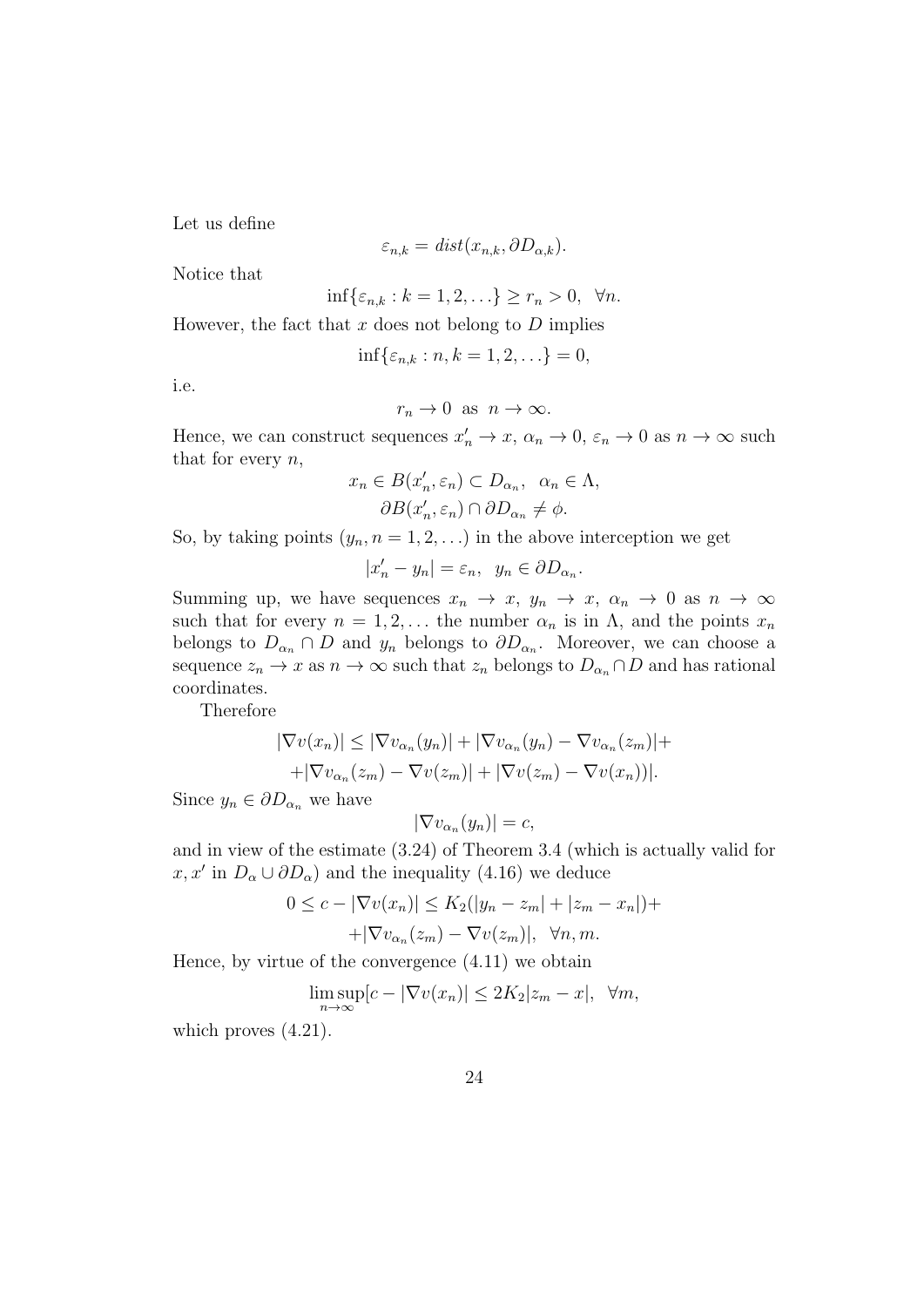## **5. The Optimal Control**

Finally, it remains to construct an optimal ergodic (or stationary) control. To that end, we assume that the domain *D* and the potential value function *v* satisfy:

(5.1) there exists a twice differentiable function  $\rho$  such that

$$
D = \{x \in \mathbb{R}^n : \rho(x) < 0\},
$$
\n
$$
\partial D = \{x \in \mathbb{R}^n : \rho(x) = 0\},
$$
\n
$$
|\nabla \rho(x)| \ge 1, \quad \forall x \in \partial D
$$

and

 $(5.2)$  there exists a function  $M(x)$  from a neighborhood of *∂D* into the set of symmetric matrices

$$
n \times n \,
$$
, which is twice-continuously differentiable and

$$
z \cdot M(x)z > 0, \quad \forall z \in \mathbb{R}^n, z \neq 0, \forall x, -\nabla v(x) = M(x)\nabla \rho(x), \quad \forall x \in \partial D,
$$

i.e., the free boundary *∂D* and the potential *v* are smooth, and *∇v* is never tangent to *∂D*. Under these assumptions we can build the reflected diffusion process on  $\bar{D}$  (e.g. Freidlin [7], Lions and Sznitman [17], McKean, Jr. [18], Menaldi and Robin [24], Meyer [27], Nakao [28], Saisho[ ], Sato and Ueno [30], Skorokhod [31], Stroock and Varadham [33], Venttsel [42], Watanabe [43], and the recent books Bensoussan and Lions [2], Chung and Williams [5], Ethier and Kurtz [6], Harrison [9], Ikeda and Watanabe [10] and others). Precisely, for each *x* in *D* there exist a continuous process  $(y_x(t), t \ge 0)$  and a continuous and nondecreasing process  $(\xi_x(t), t \geq 0)$  which are adapted to the Wiener process  $(\Omega, \mathcal{F}, P, \mathcal{F}(t), w(t), t \geq 0)$  such that

(5.3) 
$$
dy_x(t) = [g + fy_x(t)]dt + \sigma dw(t) - \nabla v(y_x(t))d\xi_x(t),
$$

$$
y_x(0) = x, \xi_x(0) = 0,
$$

$$
y_x(t) \in \overline{D}, \quad \forall t \ge 0,
$$

$$
\xi_x(t) = \int_0^t \chi(y_x(t) \in \partial D) d\xi_x(t), \quad \forall t \ge 0.
$$

Then, we define for each x in  $\bar{D}$ 

(5.4) 
$$
\nu_x(t) = -\int_0^t \nabla v(y_x(s))d\xi_x(s), \quad \forall t \ge 0.
$$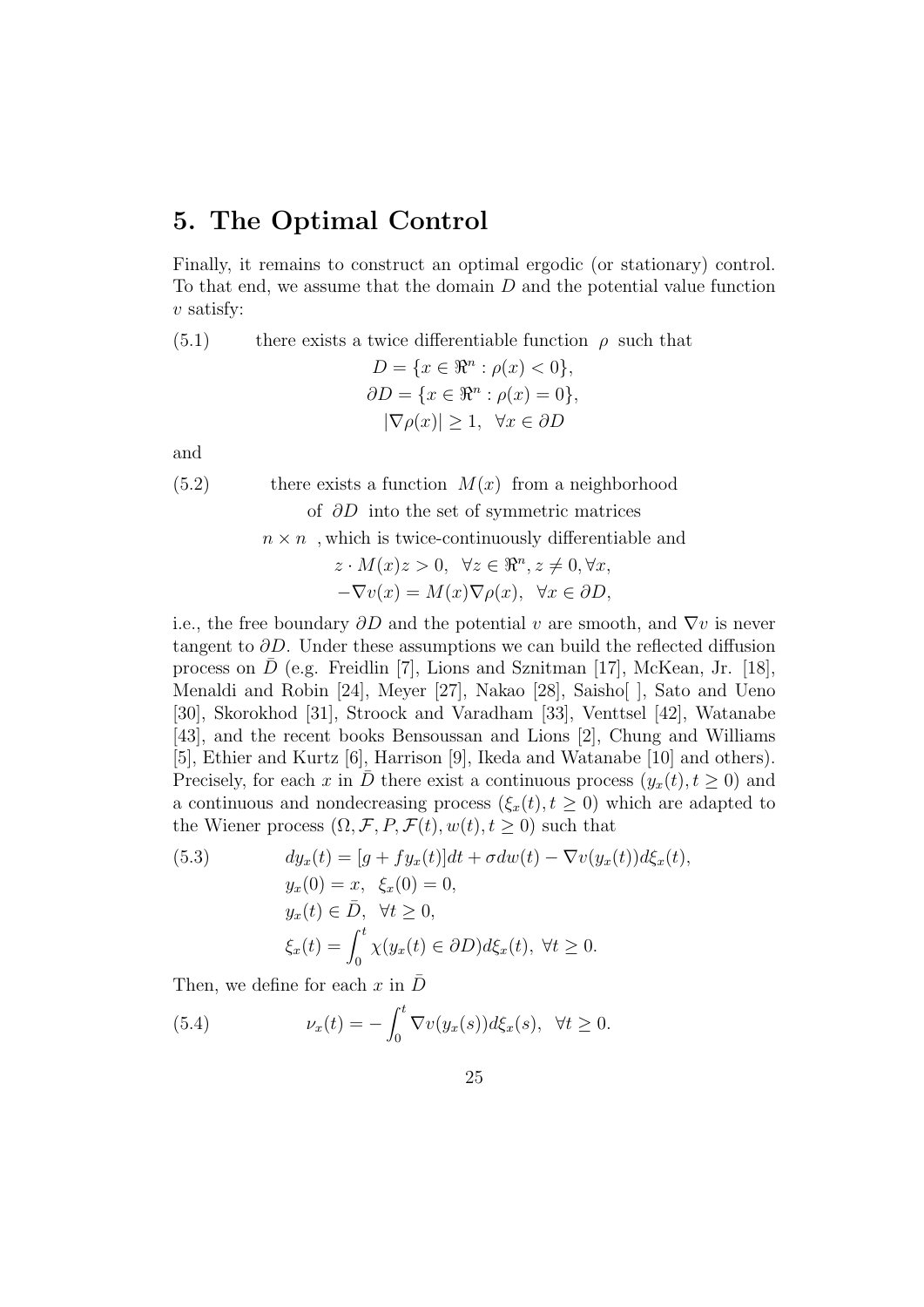Hence, Itô's formula gives

$$
E\{v(y_x(T))\} = v(x) + E\{\int_0^T Lv(y_x(t))dt - \int_0^T |\nabla v(y_x(t))|^2 d\xi_x(t)\}, \quad \forall T \ge 0.
$$

Since

$$
|\nabla v(y_x(t))|^2 = c^2 \text{ if } y_x(t) \in \partial D,
$$
  
\n
$$
Lv(y_x(t)) = \lambda - h(y_x(t)), \forall t \ge 0,
$$
  
\n
$$
d\xi_x(t) = 0 \text{ if } y_x(t) \in D,
$$
  
\n
$$
|\nu_x|(t) = c\xi_x(t), \forall t \ge 0,
$$

we deduce

$$
\lambda = \frac{1}{T} E\{ \int_0^T h(y_x(t)) dt + c|\nu_x|(T) \} +
$$
  
+ 
$$
\frac{1}{T} E\{ v(y_x(T)) - v(x) \}, \quad \forall T > 0.
$$

So, as *T* goes to  $\infty$  we obtain

(5.5) 
$$
\lambda = K(x, \nu_x), \quad \forall x \in \bar{D}.
$$

Because *v* is at least continuously differentiable in the whole  $\mathbb{R}^n$ , for each  $x$  in  $\mathbb{R}^n$  we may consider the ordinary differential equation

(5.6) 
$$
\dot{\eta}_x(t) = -\nabla v(\eta_x(t)), \quad \forall t \ge 0, \eta_x(0) = x,
$$

and the first entry time in  $\bar{D}$ , i.e.

(5.7) 
$$
\tau_x = \inf\{t \ge 0 : \eta_x(t) \in \bar{D}\}.
$$

By virtue of the equality

$$
v(\eta_x(\tau_x)) = v(x) - \int_0^{\tau_x} |\nabla v(\eta_x(t))|^2 dt
$$

and the fact that *v* is bounded from below, we deduce that

(5.8)  $0 \leq \tau_x < \infty$ ,  $p(x) = \eta_x(\tau_x) \in \overline{D}$ ,  $\forall x \in \mathbb{R}^n$ .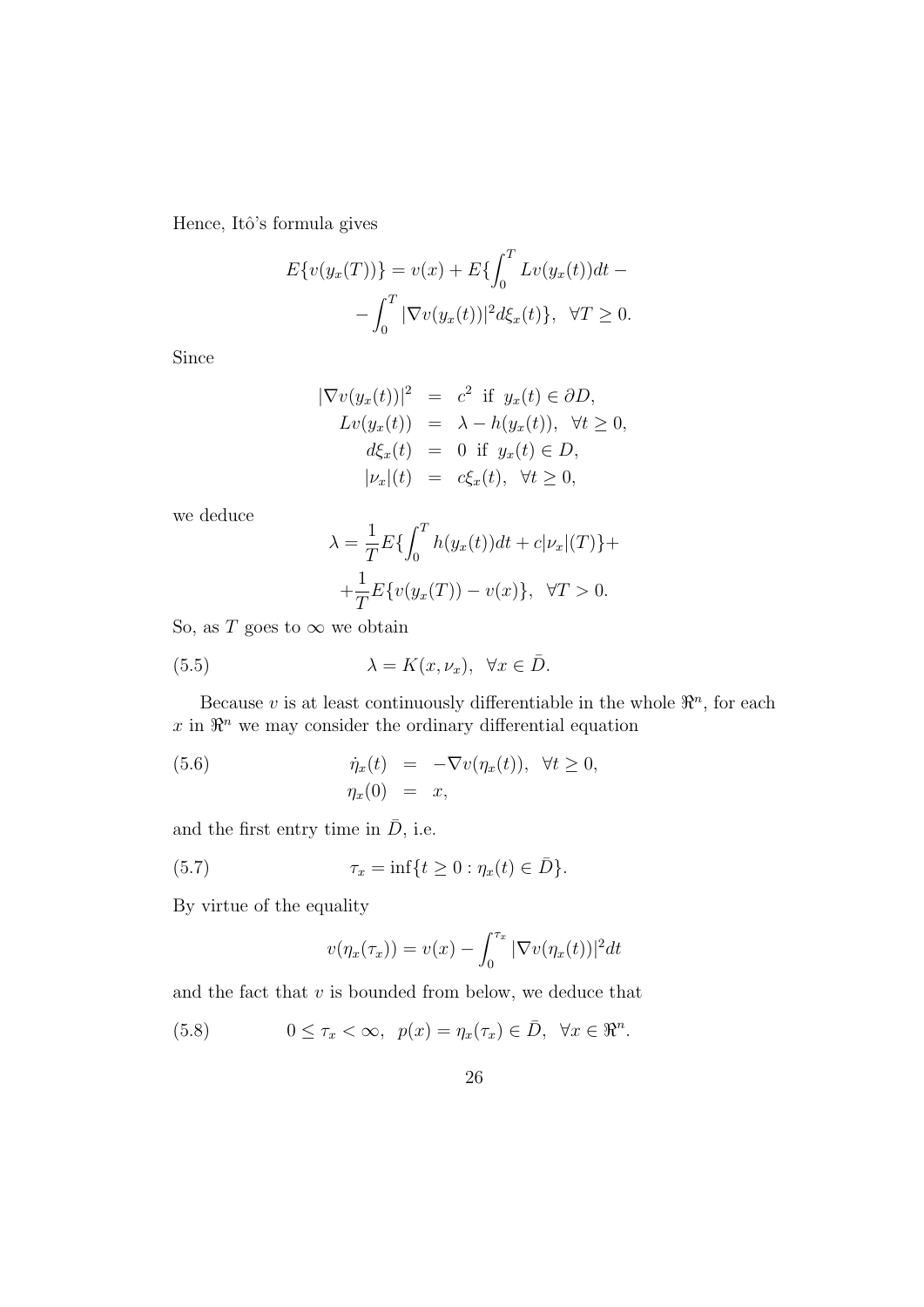Thus, we define for any  $x$  in  $\mathbb{R}^n$  the control

(5.9) 
$$
\nu_x(t) = p(x) - x - \int_0^t \nabla v(y_{p(x)}(s)) d\xi_{p(x)}(s), \ \forall t \ge 0,
$$

where the processes  $(y_{p(x)}(t), \xi_{p(x)}, t \ge 0)$  are given by (4.24) with *x* replaced by  $p(x)$ . It is clear then that  $(\nu_x(t), t \ge 0)$  as in (4.30) is an optimal ergodic control for initial state  $x$  in  $\mathbb{R}^n$ .  $\Box$ 

#### **Final Comments**

Once the convergence (2.14) of Theorem 2.1 has been established, it is clear that *ε*-optimal controls of the *α*-discounted problem produce *ε*-optimal controls for the ergodic problem, as  $\alpha$  vanishes.

Usually, if we look for a pair  $(\lambda, v)$  as the solution of the Hamilton-Jacobi-Bellman then, the constant  $\lambda$  is unique and the potential value function *v* is unique up to an additive constant. However, we could not prove that fact completely, i.e. that the conditions  $(2.15)$  and  $(2.16)$  are enough to determine a unique solution.

Another hard question is the regularity of the free boundary *∂D*. This is very related to the  $W^{3,\infty}$ -regularity of the value function *v*. Results in this direction can be found in Soner and Shreve [32], where a two-dimensional case with unidirectional control is studied, and in Williams, Chow and Menaldi [43], where local regularity (outside of some lower dimensional region) is obtained.

Notice that the potential value function *v* is in  $W^{2,\infty}(\mathbb{R}^n)$  if the matrix *f* has all eigenvalues strictly negative. This follows from the estimate (3.43) of Corollary 3.6.  $\Box$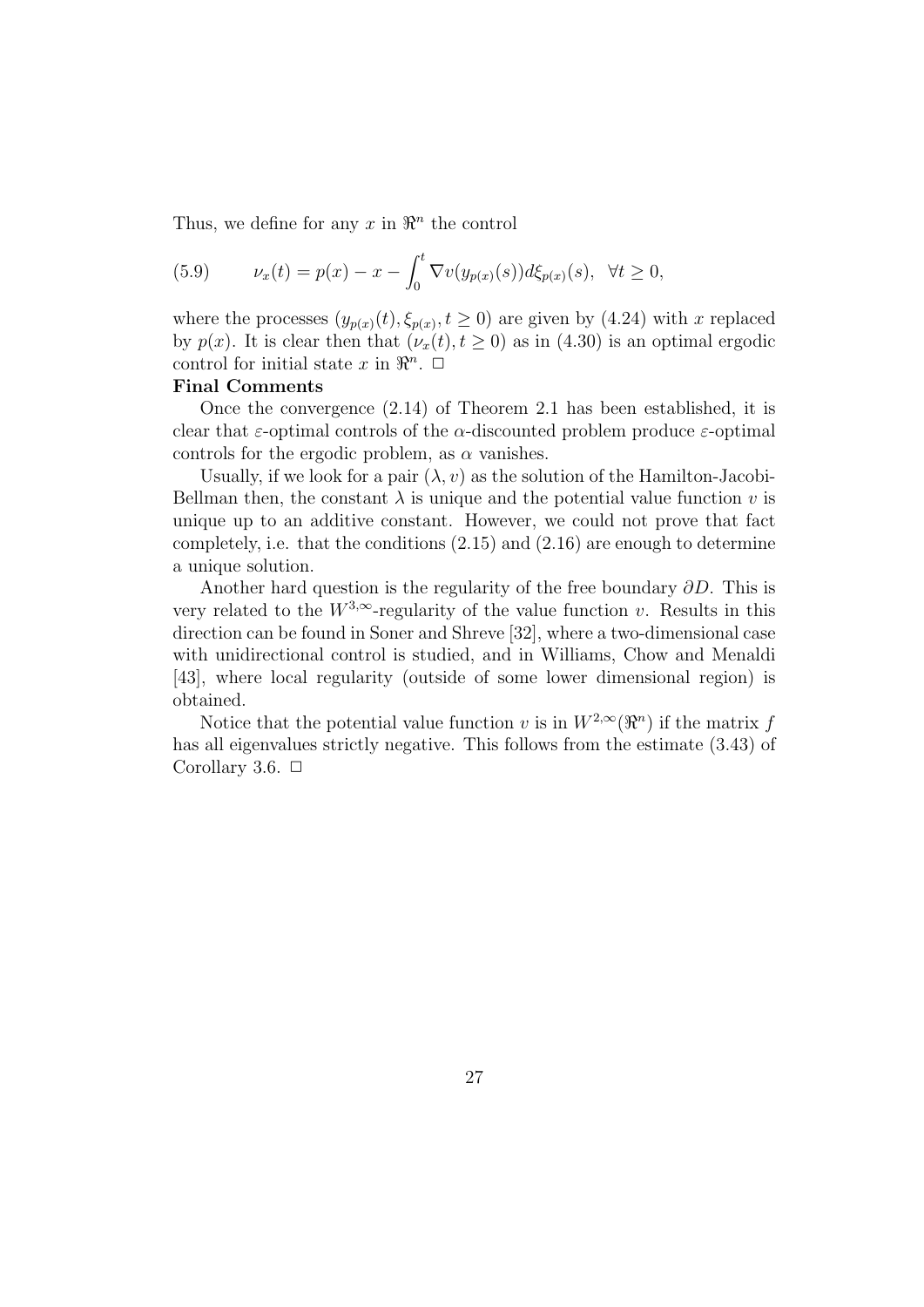#### **REFERENCES**

- **[1]** A. Bensoussan, *Perturbations Methods in Optimal Control*, Wiley, New York, 1988.
- **[2]** A. Benssousan and J. L. Lions, *Contrˆole Impulsionnel et In´equations Quasi-Variationnelles*, Dunod, Paris, 1982.
- **[3]** V.S. Borkar and M.K. Ghosh, Ergodic control of multidimensional diffusions I: the existence results, *SIAM J. Control and Optim*., 26 (1988), 112-126.
- **[4]** P.L. Chow, J.L. Menaldi and M. Robin, Additive control of stochastic linear systems with finite horizon, *SIAM J. Control and Optim*., 23 (1985), 858-899.
- **[5]** K.L. Chung and R.J. Williams, *Introduction to Stochastic Integration*, Birkhauser, Boston, 1983.
- **[6]** S.N. Ethier and T.G. Kurtz, *Markov Processes : Characterization and Convergence*, Wiley, New York, 1986.
- **[7]** M.I. Freidlin, Diffusion processes with reflection and problem with a directional derivative on a manifold with a boundary, *Theory Probability Appl.*, <u>8</u> (1963), 75-83.
- **[8]** M.G. Garroni and J. L. Menaldi, On the asymptotic behavior of solutions of integro-differential inequalities, *Ricerche di Matematica*, Suppl. Vol.  $36$  (1987), 149-171.
- **[9]** J. M. Harrison, *Brownian Motion and Stochastic Flow Systems*, Wiley, New York, 1985.
- **[10]** N. Ikeda and S. Watanabe, *Stochastic Differential Equations and Diffusion Processes*, North Holland, Amsterdam, 1981.
- **[11]** I. Karatzas, The monotone follower problem in stochastic decision theory. *Appl. Math. Optim*, 7 (1981), 175-189.
- **[12]** I.Karatzas, A class of singular stochastic control problems. *Adv. Appl. Prob.*, 15 (1983), 225-254.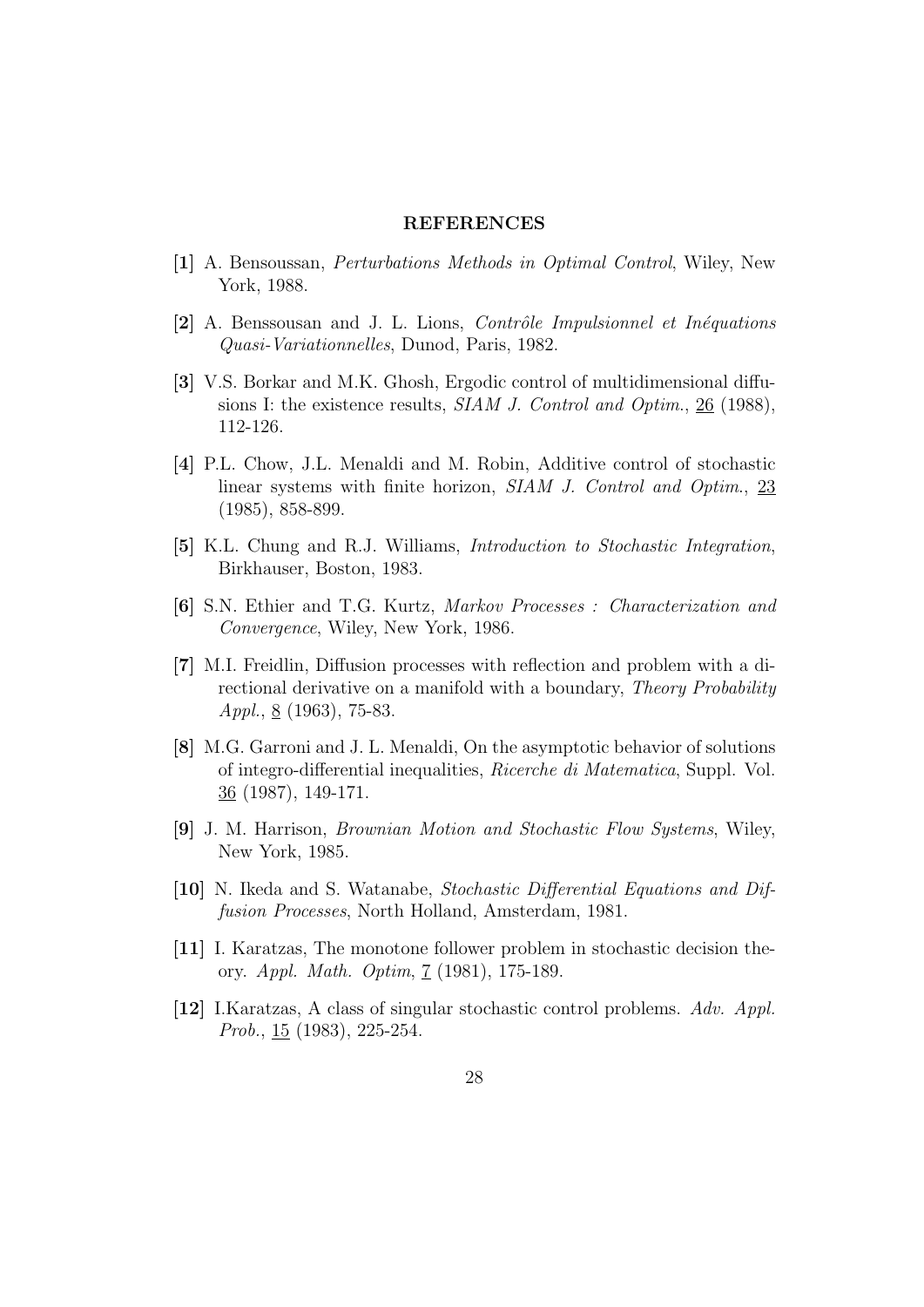- **[13]** I. Karatzas and S.E. Shreve, Connection between optimal stopping and singular stochastic control I. Monotone follower problems. *SIAM J. Control and Optim.*, 22 (1984), 856-877.
- **[14]** I. Karatzas and S.E. Shreve, Connection between optimal stopping and singular stochastic control II. Reflected follower problems. *SIAM J. Control and Optim.*, 23 (1985), 433-541.
- **[15]** H.J. Kushner, Optimality conditions for the average cost per unit time problem with a diffusion model, *SIAM J. Control and Optim.*, 16 (1978), 330-346.
- **[16]** P.L. Lions and B. Perthame, Quasi-variational inequality and ergodic impulse control, *SIAM J. Control and Optim.*, 24 (1986), 604-615.
- **[17]** P.L. Lions and A.S. Sznitman, Stochastic differential equations with reflecting boundary conditions, *Comm. Pure Appl. Math.*, 37 (1984), 571-537.
- **[18]** H.P. McKean, Jr. Skorokhod's integral equation for a reflecting barrier diffusion, *J. Math. Kyoto Univ.* 3 (1963), 86-88.
- **[19]** J.L. Menaldi, and M. Robin, On some cheap control problems for diffusion processes, *Trans. Am. Math. Soc.*, 278 (1983), 771-802.
- **[20]** J.L. Menaldi and M. Robin, On singular control problems for diffusions with jumps, *IEEE Trans. Automatic Control*, AC-29 (1984), 991-1004.
- **[21]** J.L. Menaldi and M. Robin, Some singular control problems with long term average criterion, Proceedings of the Eleventh IFIP Conference on System Modelling, and Optimization, Copenhagen, Denmark, 1983, in *Lecture Notes in Control and Inf. Sci.*, Ed. P. Thopt-Christensen, 59 (1984), 424-432.
- **[22]** J.L. Menaldi and M. Robin, An ergodic control problem for reflected diffusions with jumps, *IMA J. Math. Control Inf.*, 1 (1984), 309-322.
- **[23]** J.L. Menaldi and M. Robin, On optimal correction problems with partial information, *Stoch. Anal. Appl.*, 3 (1985), 63-92.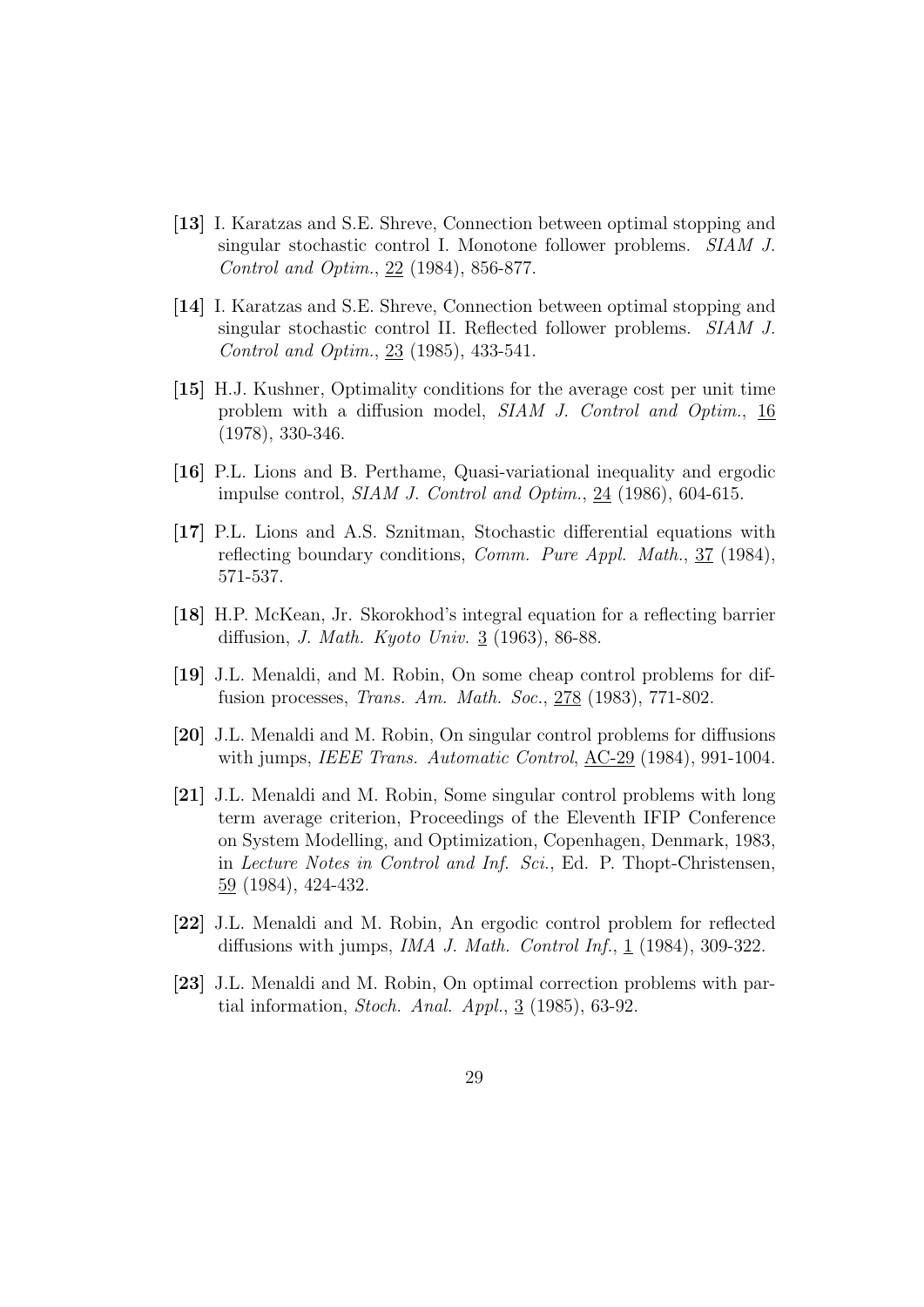- **[24]** J.L. Menaldi and M. Robin, Reflected diffusion processes with jumps, *Ann. of Probab.*, 13 (1985), 319 - 341.
- **[25]** J.L. Menaldi and M.I. Taksar, Singular control of multidimensional Brownian motion, Proceedings of the Tenth IFAC Congress, Munich, Germany, 7 (1987), 222-225.
- **[26]** J.L. Menaldi and M.I. Taksar, Optimal correction problem of a multidimensional stochastic system, *Automatica*, 25 (1989), 223-232.
- **[27]** P.A. Meyer, Cours sur les integrales stochastiques, in *Lecture Notes in Mathematics*, 511 (1976), Springer-Verlag, New York, 245-400.
- **[28]** S. Nakao, On the existence of solutions of stochastic differential equations with boundary conditions, *J. Math. Kyoto Univ.*, 12 (1972), 151- 178.
- **[29]** M. Robin, Long term average cost control problems for continuous time Markov processes: A survey, *Acta Appl. Math.*, 1 (1983), 281-299.
- **[30]** K. Sato and T. Ueno, Multidimensional diffusion and the Markov process on the boundary, *J. Math. Kyoto Univ.*,  $4(1965)$ , 529-605.
- **[31]** A.V. Skorokhod, Stochastic equations for diffusion processes in bounded region, *Theory Probab. Appl.*, <u>6</u> (1961), 264-274 and <u>7</u> (1962), 3-23.
- **[32]** H.M. Soner and S.E. Shreve, Regularity of the value function for a two-dimensional singular stochastic control problem, preprint 1988.
- **[33]** L. Stettner, On impulse control with long run average cost criterion, *Studia Math.*, 76 (1983), 279-298.
- **[34]** D.W. Stroock and S.R.S. Varadhan, Diffusion processes with boundary conditions, *Comm. Pure Appl. Math.*, 24 (1971), 147-225.
- **[35]** M. Sun, Singular control problems in bounded intervals, *Stochastics*, 21 (1987), 303-344.
- **[36]** M. Sun and J.L. Menaldi, Monotone control of a damped oscillator under random perturbations, *IMA J. Math. Control Inf.*, 5 (1988), 169-186.